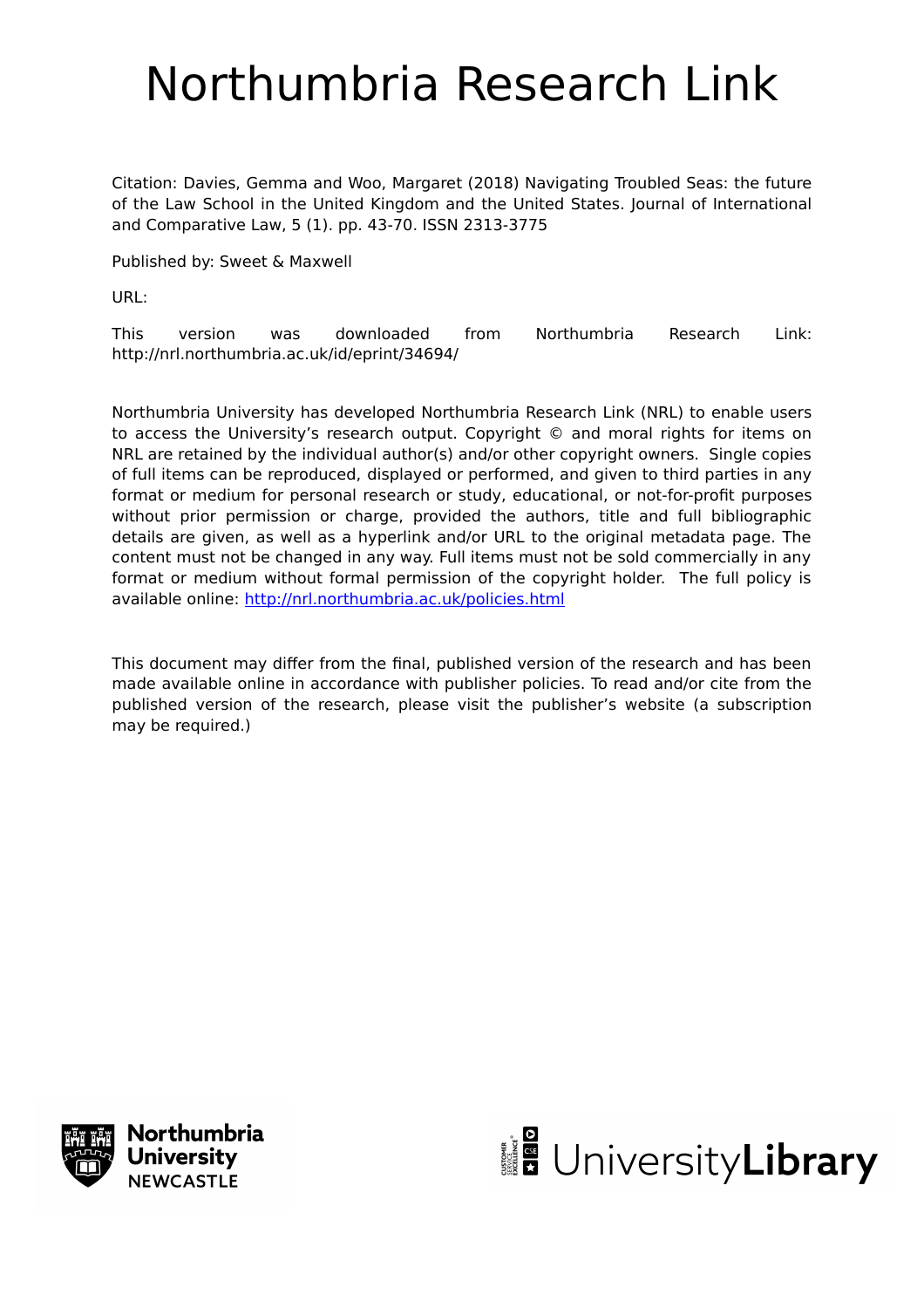# **NAVIGATING TROUBLED SEAS: THE FUTURE OF THE LAW SCHOOL IN THE UNITED KINGDOM AND THE UNITED STATES**

⊕

#### Gemma Davies\* and Margaret Woo\*\*

**Abstract:** Legal education in both the United Kingdom and the United States has faced troubled waters in recent years. With a decrease in employment opportunities for lawyers, rising expenses in legal education and unceasing critiques from the practicing bar, law schools in both countries have worked to revamp their curriculum to meet these new challenges. This article outlines some of the legal education reforms implemented in these two countries. In some areas, the reforms match in goals and methods, but in others, they diverge. Ultimately, these changes add insight into the nature and identity of the legal professional itself. This article ends with comparative observations about the direction of legal education in both countries.

**Keywords:** *legal education; Legal Education and Training Review; Solicitors Qualifi cation Examination; transnational education*

# **I.** Qualifications to Become a Lawyer in the **United Kingdom and the United States of America**

The legal education model in the United States has remained constant for over a century.<sup>1</sup> Beginning in the 19th century, US legal education moved from a clerkship/mentoring system of educating lawyers to a three-year graduate school model in a university setting, culminating in a degree in law, the Juris Doctor (JD). The traditional law curriculum is based on the Langdellian appellate case method, under which students carefully analyse previous judicial opinions that further principles or doctrines of law. Core courses, such as property, torts, contracts, civil procedure and criminal law, are closely tied to preparing students for the bar exam that is to be taken after graduation. With the exception of one school (notably Northeastern University School of Law), this graduate professional school model requires no work or apprenticeship experience for graduation. The reality, however, is that most US law students would have some limited work experience prior to

[(2018) 5:1 JICL 43–69]

⊕

<sup>\*</sup> Senior Lecturer and Director of International Development, Northumbria Law School, Northumbria University, United Kingdom.

<sup>\*\*</sup> Professor of Law and Associate Dean for Research and Interdisciplinary Education, Northeastern University School of Law, USA.

<sup>1</sup> Robert Stevens, *Law School: Legal Education in America from the 1850s to the 1980s* (Chapel Hill: University of North Carolina Press, 1987) p.35.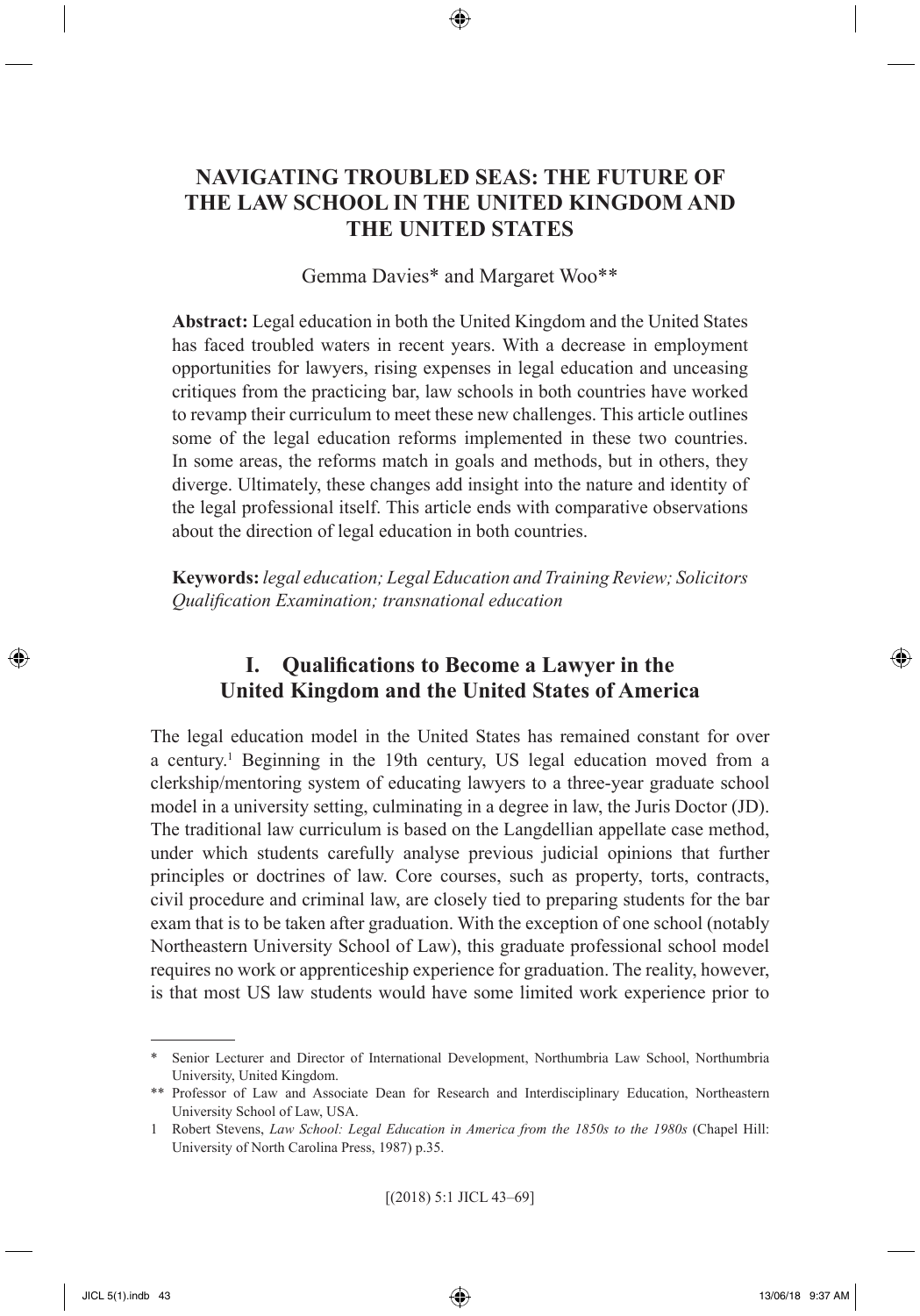⊕

graduation, whether through summer clerk positions, or participating in law clinics or internships during the school year.

After graduation, the law student must take a qualifying bar exam for 1 of the 50 states.2 While the American Bar Association (ABA) oversees the accreditation of American law schools, the state bars proscribe licensure and practice requirements. Since each state regulates its own bar, a lawyer must pass the bar examination for every state in which they would practice in. Some states would allow reciprocity by waiving in qualifying lawyers from other states. Students with foreign law degrees are eligible to take the bar in many states if they acquire an LLM from an ABA accredited law school.

In the United Kingdom, legal training is a little more complicated. Lawyers in the United Kingdom must obtain a Qualifying Law Degree (QLD).<sup>3</sup> In order for a law degree to be classified as a OLD, the degree studies must be completed in an absolute maximum of six years (although this is usually three) and must include the following seven subject areas: Public law, European Union (EU) law, Criminal law, Tort, Contract, Property law and Equity and Trusts. After graduation, the law graduate could follow either the solicitor<sup>4</sup> or the barrister<sup>5</sup> route to professional qualification.

To be a solicitor, the law graduate must take a Graduate Diploma in Law (GDL) course, then the Legal Practice Course (LPC) and a period of recognised training. The LPC is a one-year, full-time (or two-year, part-time) course designed to provide a bridge between academic study and training in a law firm.<sup>6</sup> It is both knowledge and skills based. After completing the academic and vocational stages of training, the new solicitor must obtain a training contract. This lasts for two years and ensures that the law graduate works as a trainee solicitor under proper supervision. The trainee can then apply to be registered with the SRA and for their first practising certificate, as a member of the law society.<sup>7</sup>

◈

<sup>2</sup> All but four states (California, Virginia, Washington and Vermont) require an aspiring lawyer to have a law degree prior to taking the bar exam.

<sup>3</sup> QLD is defined as "an approved qualification, which contains training in the seven foundations of legal knowledge. The degree is one of the requirements needed to practise law". If you studied a non-law degree but wish to become a lawyer, you could take a conversion course known as the Graduate Diploma in Law (GDL). The GDL is a one-year, full-time course designed to provide non-law graduates with a diploma equivalent to a law degree. It forms the common basis for non-law graduate entry to both the solicitors' and the barristers' professions.

<sup>4</sup> The Solicitors Regulation Authority (SRA) is the regulatory body for solicitors in England and Wales and sets the regulations and standards for the solicitors' profession, including entry and training requirements. The SRA is currently undertaking a major review of entry and training into the legal profession, which will be discussed later.

<sup>5</sup> The Bar Standards Board (BSB) is the regulatory body for barristers and their professional practice and specialised legal services businesses in England and Wales. They set the regulations and standards for the barristers' profession, including entry and training requirements.

<sup>6</sup> The LPC is practical in nature, and the focus is firmly on mastering relevant skills. The emphasis is on workshops, continuous assessment, independent research and group discussions. It also allows you a certain amount of specialisation through a range of optional subjects.

<sup>7</sup> Apprenticeships represent an alternative to the traditional graduate route to qualification, and it is now possible to qualify as a solicitor this way. The standards expected of apprentice solicitors are the same as those expected of all solicitors, with rigorous assessments before they are admitted to the profession.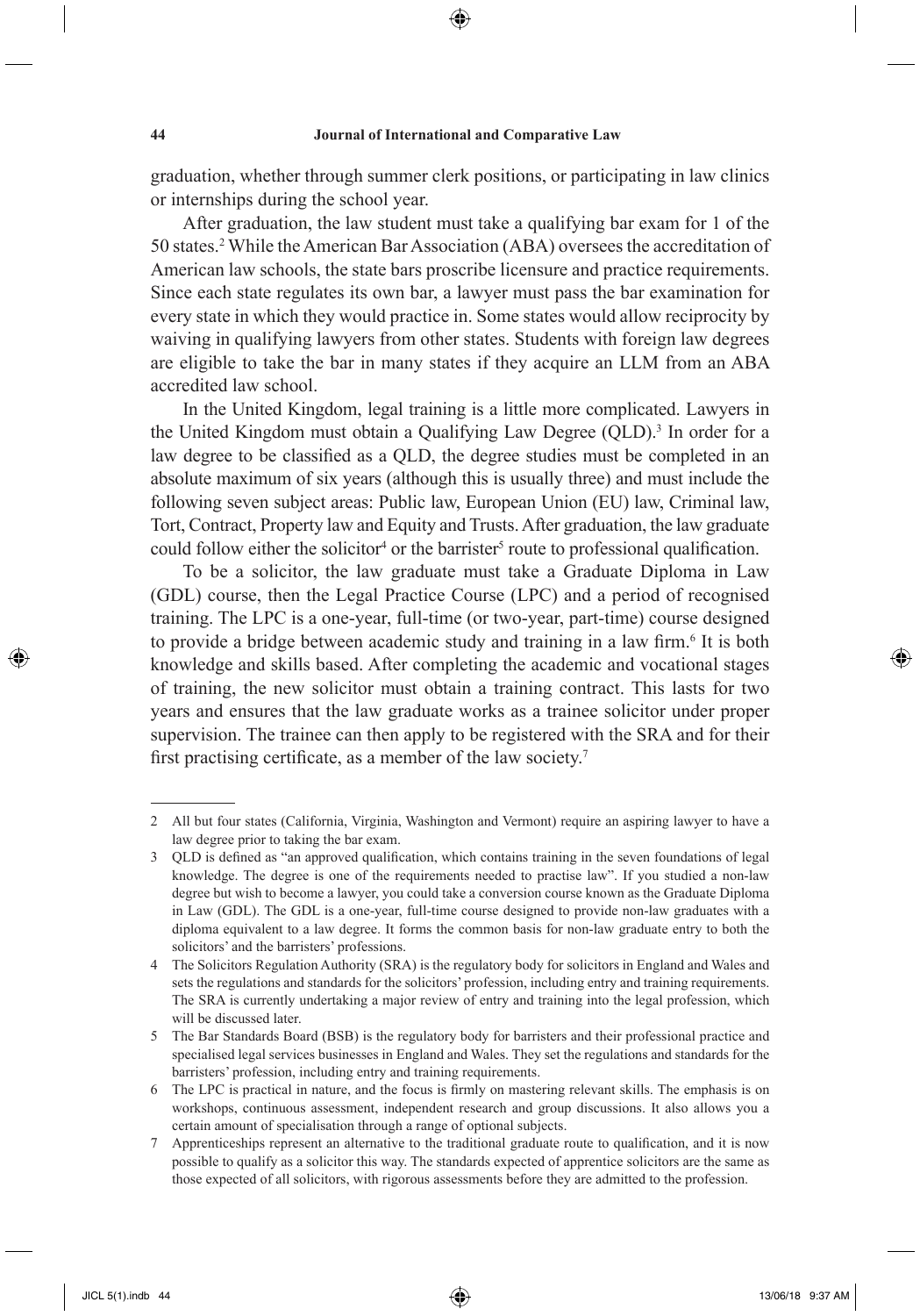⊕

To become a barrister, the law graduate needs a minimum of a 2.2 (50 per cent average) but ideally a 2:1 (60 per cent) in their degree.<sup>8</sup> The law graduate must then pass the Bar Professional Training Course (BPTC), a one-year full-time course during which the law graduate will focus on the following core skills: criminal advocacy, civil advocacy, drafting, opinion writing, alternative dispute resolution, and conferencing. In addition, the student must pass knowledge assessments which are nationally set and marked by the regulator (the Bar Standards Board (BSB)) in Criminal Litigation, Evidence and Sentencing; Civil Litigation, Evidence and Remedies; and Professional Ethics. A barrister must also be a member of one of the four Inns of Court.<sup>9</sup> The Inns have the sole right to call qualified students to the bar. Each Inn is able to offer students support through the vocational stage of their training.10

# **II. Legal Education Reforms in the United States of America and the United Kingdom**

In both the United States and the United Kingdom, legal education has faced a myriad of problems that include rising tuition fees, greater criticism of higher education as a whole and law schools in particular, difficulties in job prospects for law graduates and a worldwide "existential crises for law firms".<sup>11</sup>

We live in an era of higher tuition and loans and increased competition for legal traineeships and pupillage. While a large number of law students progress to careers in a range of other sectors, the legal profession remains the largest single destination and it is the one to which most students, at the point of embarking on a law degree at least, aspire to.12 In the face of rising tuition fee and a declining job market, however, the question as to the worth of a law degree has come to the fore. Gone are the days when higher education is seen as a collective good, which benefits society as a whole. Rather there is a move to see university as a "private" good that will enhance the economic return of an individual".13

There has been substantial media criticism of law schools in the United Kingdom<sup>14</sup> with graduates now assuming the burden of funding higher education and the business/university nexus occupying a "central place within mainstream

⊕

 <sup>8</sup> Or a degree in any other subject followed by the GDL.

 <sup>9</sup> Middle Temple, Lincoln's Inn, Gray's Inn and Inner Temple.

<sup>10</sup> This usually includes access to a library, mooting societies, educational support and the opportunity to network with other barristers. Only around 20 per cent of students secure a pupillage before embarking on the BPTC and many graduate without securing this stage of their training.

<sup>11</sup> Canadian Bar Association, "The Future of the Legal profession: Report on the State of Research" (CBA Legal, Future Initiative, January 2013), available at www.cba.org/CBAMediaLibrary/cba\_na/PDFs/ Future-of-the-profession-eng.pdf (visited 10 April 2018).

<sup>12</sup> Andrew Francis, "Legal Education, Social Mobility, and Employability: Possible Selves, Curriculum Intervention, and the Role of Legal Work Experience" (2015) 42(2) Journal of Law and Society 173, 194.

<sup>13</sup> Judith Welch Wegner, "The Value of Legal Education" (2015) 25 Nottingham LJ 112.

<sup>14</sup> Heavy criticism of both the BPTC and LPC can be found on blogs such as Legal Cheek.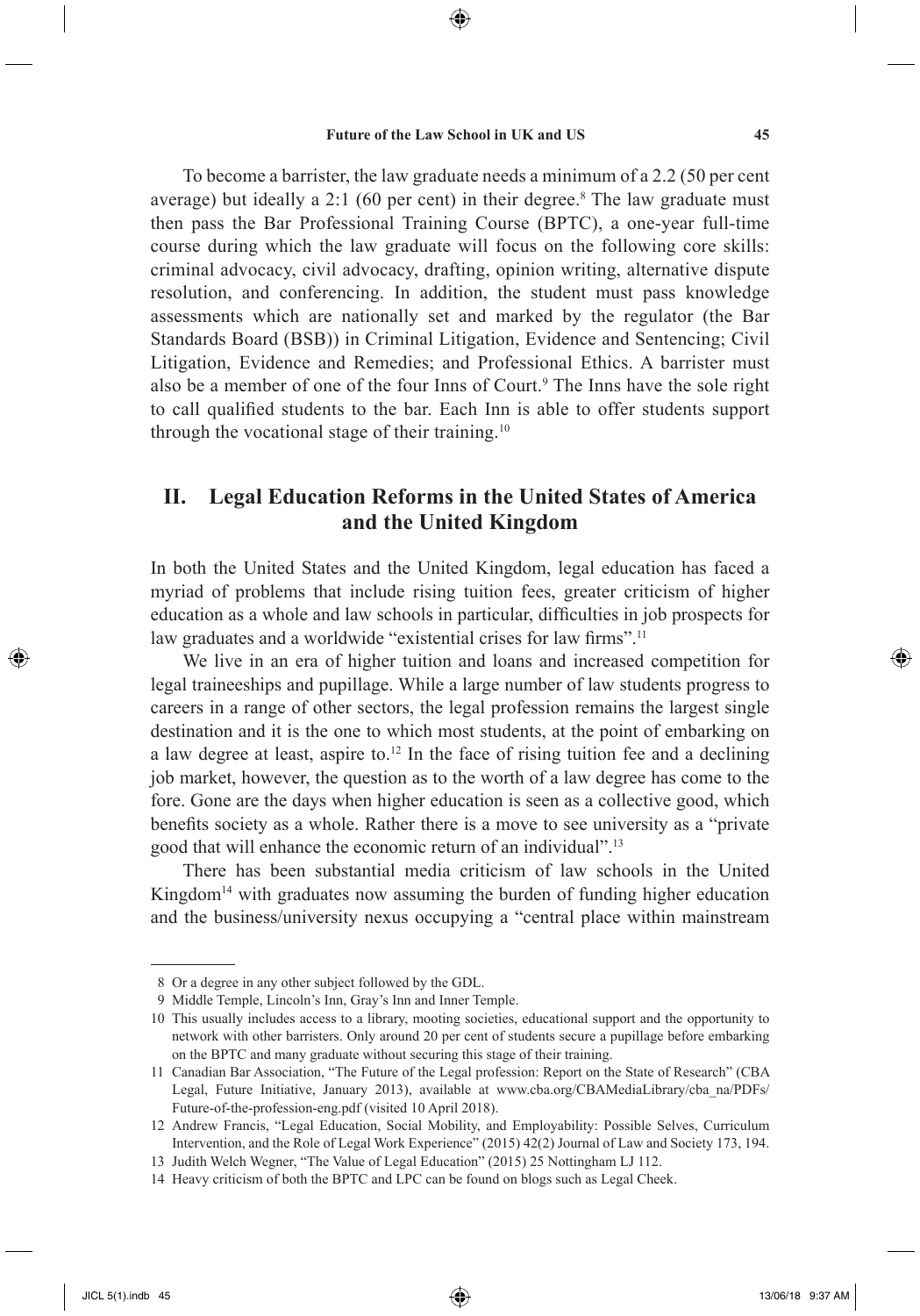⊕

political discourse".15 A further driver for change in the United Kingdom has been the crisis in the global legal services market post-2007 and the emergence of new ways to deliver legal services through outsourcing and automating of transactions which impact on future demand for lawyers. In the United Kingdom, there has been a decline in the number of pupillages and training contracts, and consequently applications to study the LPC and BPTC have fallen.<sup>16</sup> with many institutions relying on overseas students to ensure the viability of their programmes.<sup>17</sup>

In the United States, similarly, the reduction in jobs for law graduates has also led to a period of reduced enrolment to law schools.<sup>18</sup> More significantly, the declining job market has dictated US legal education reforms. Where in the past, law firms served as places of postgraduate practice training, downsized law firms now expect more practice ready law graduates. Without the period of practice that is required in the United Kingdom, US law graduates generally begin their legal practice with less skills and work experience, often no more than the two summers of legal apprenticeship, with the expectation that law firm training would later compensate for this deficiency. With downsized law firms declining the task of training new graduates, the call is now for more experiential and practice-oriented courses in law schools such that law students would be practice-ready upon graduation.

In addition to more experiential courses, the concern for more practice-ready lawyers upon graduation has also translated into a demand for more outcome assessments to measure the skills provided by law schools. The focus on outcome assessments has mirrored similar discussions undertaken at the undergraduate education level since the 1980s. To date, new accreditation standards require every law school to devise assessment plans, both formative and evaluative, for every course as well as for the curriculum as a whole.

The second major concern driving US legal education reforms is the increasing high cost of legal education itself. The high cost of education has led to a greater divide between the wealthy and those less wealthy. Where in the past, a law degree and entry to the profession can be a pathway from one economic class to another, the rising cost of legal education has instead preserved existing socioeconomic inequality where those in the lower economic class can no longer afford the cost of a legal education.<sup>19</sup> This is compounded by poor job market figures for law graduates

⊕

<sup>15</sup> See Francis, "Legal Education, Social Mobility, and Employability: Possible Selves, Curriculum Intervention, and the Role of Legal Work Experience" (n.12).

<sup>16</sup> The total number of LPC applications has fallen by about 37 per cent since 2008: see LawCareers.Net, "The Number of LPC Students Continues to Decline" (16 December 2013), available at www.lawcareers.net/ Information/News/The-number-of-LPC-students-continues-to-decline-16122013 (visited 10 April 2018).

<sup>17</sup> Although the number of undergraduate law students has remained constant.

<sup>18</sup> American Bar Association, "Statistics" (Section of Legal Education and Admissions to the Bar, last updated 2017), available at www.americanbar.org/groups/legal\_education/resources/statistics.html (visited 10 April 2018).

<sup>19</sup> Peter Lattman, "Obama Says Law School Should Be Two, Not Three, Years" *The New York Times* (23 August 2013), available at https://dealbook.nytimes.com/2013/08/23/obama-says-law-school-should-betwo-years-not-three/ (visited 10 April 2018).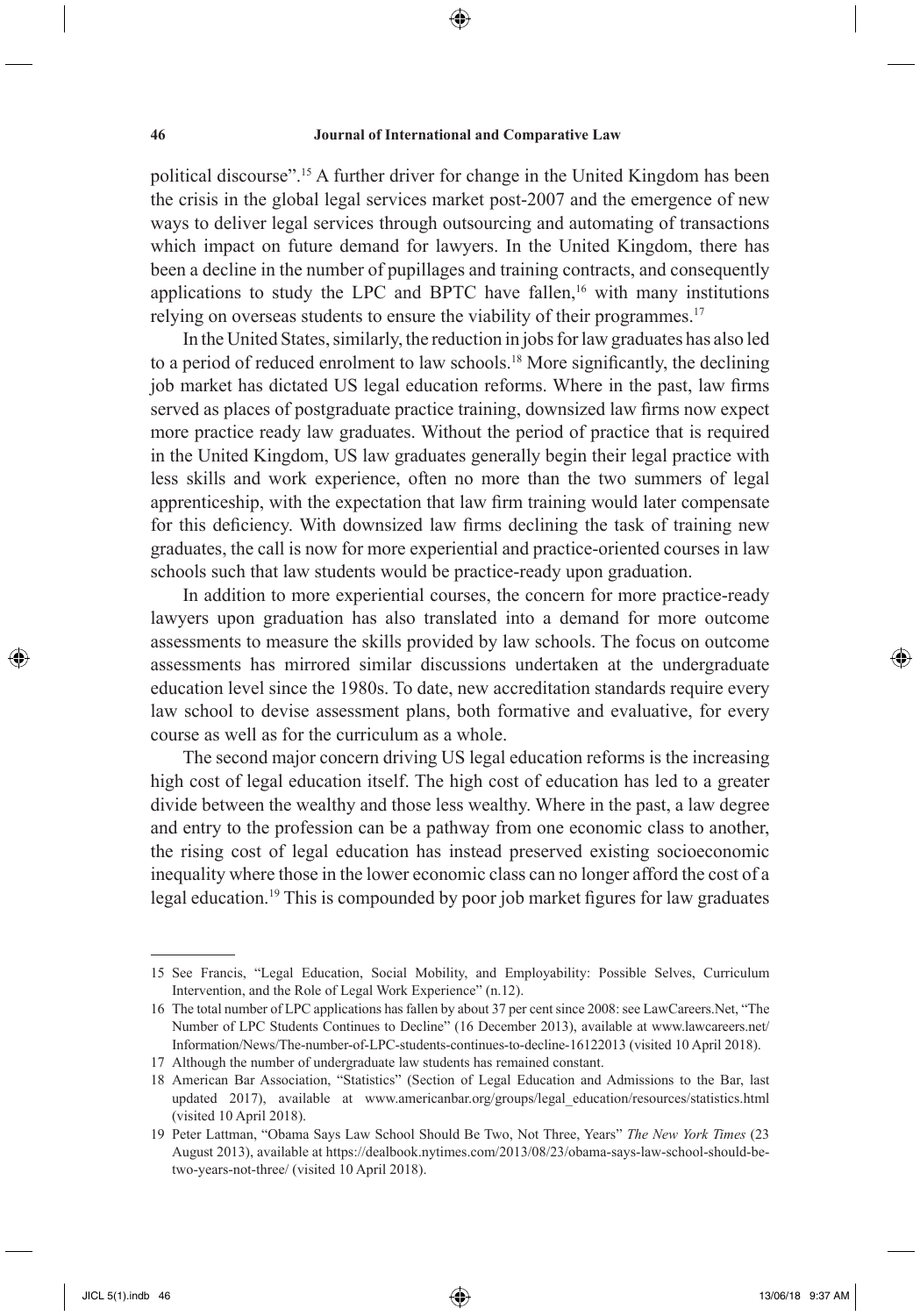who saddled with greater debt, can no longer count on a lucrative position after graduation to repay the debt.

The concern for the high cost of legal education has led to such proposals as that suggested by then President Barack Obama to reduce the three-year curriculum to two years. Simultaneously, some reformers urge more practice-oriented courses as a means to ensure a proper return on this high investment. Others, meanwhile, argued that the focus on outcome assessments and more experiential education has in turn further driven up the cost of legal education.

In sum, the recent drop in law school applications, combined with poor student employment rates after graduation despite high debts, has created a sense of urgency among many law school administrations to take actions dictated by budget constraints and bar passage targets.<sup>20</sup> Public critique of the current law school model has included a call to make law school two years,<sup>21</sup> and class action suits have attacked law schools for misleading employment data after graduation.<sup>22</sup> The role of the faculty tenure system, combined with critique of the current state of legal scholarship as being obscure and unrelated to practice, further added to the crisis narrative.23 The careful balance between these concerns is what consumes American legal education today. Like in Great Britain, then, the United States is also facing a sort of "existential" crisis in legal education, with an increased emphasis on the degree as a form of economic investment rather than as a public good. So, what has been done so far?

## **III. Bridging the Gap: US Legal Education Reforms**

In the United States, legal education is directed by the ABA, the professional bar organisation that both monitors entry to the profession and provides accreditation to American law schools. To date, there are about 205 law ABA accredited law schools nationwide. Where the evidence indicates a deficiency in the training, or a gap between the curriculum and professional practice, it is the ABA's Section on Legal Education and Admission to the Bar that has stepped in to require adjustments. Thus, in 1992, the ABA released its *Report of the Task Force on Law* 

⊕

<sup>20</sup> Frank K Upham, "The Internationalization of Legal Education: National Report for the United States of America" (2014) 62 A J Comp L 97, 101.

<sup>21</sup> See Lattman, "Obama Says Law School Should Be Two, Not Three, Years" (n.19).

<sup>22</sup> See, for example, Sarah Randozzo, "Jobless Graduates Who Sued Law Schools Find Little Success in Court" *The Wall Street Journal* (15 October 2015), available at www.wsj.com/articles/jobless-graduateswho-sued-law-schools-find-little-success-in-court-1444936032 (visited 10 April 2018); Maura Dolan, "Class Action: Law School Grads Claim Misleading Reports of Success" *Los Angeles Times* (2 April 2013), available at http://articles.latimes.com/2013/apr/02/local/la-me-ln-class-action-law-school-gradsclaim-misleading-reports-of-success-20130402 (visited 10 April 2018).

<sup>23</sup> See Upham, "The Internationalization of Legal Education: National Report for the United States of America" (n.20).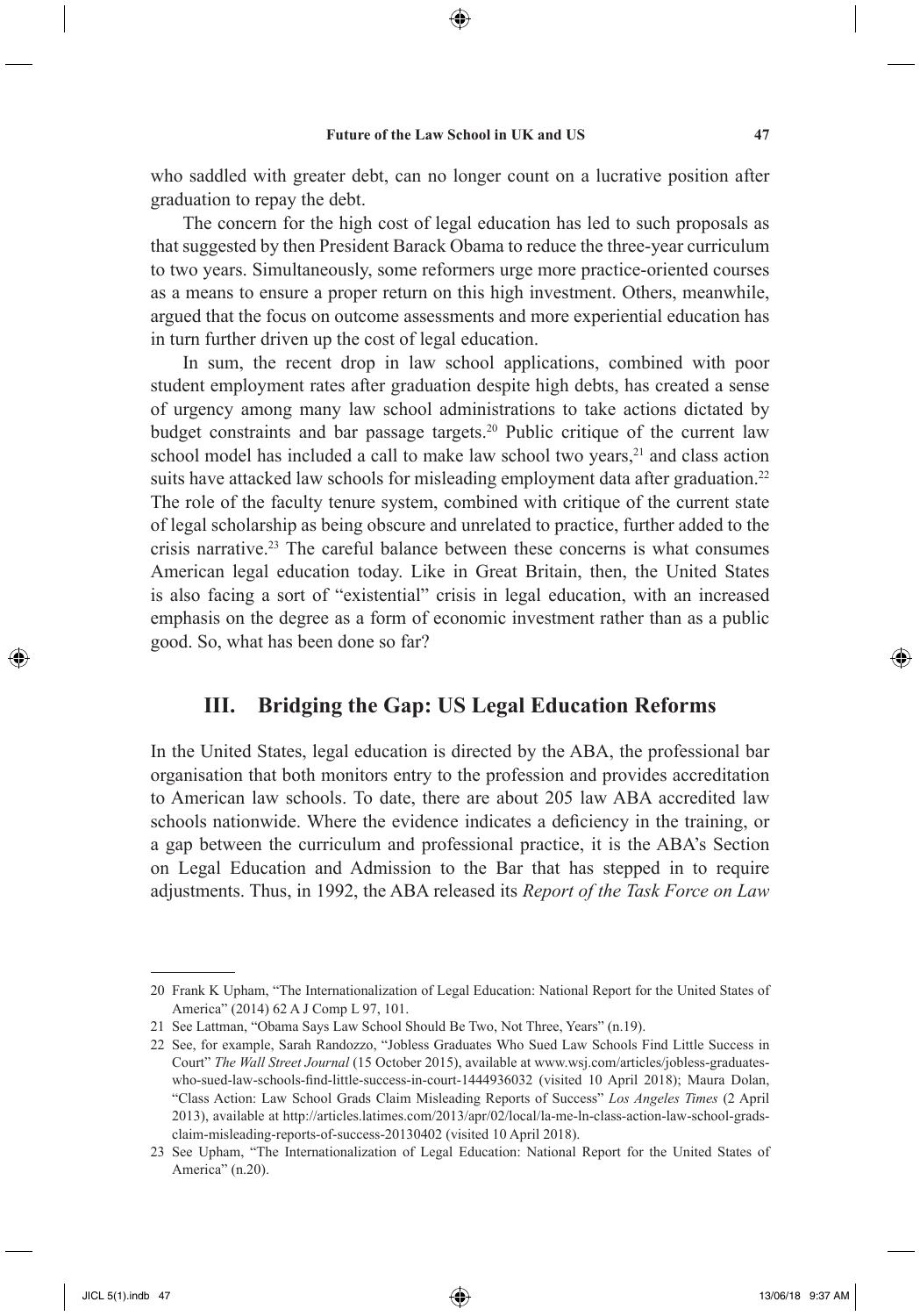⊕

*Schools and the Profession: Narrowing the Gap*<sup>24</sup> (more commonly known as the MacCrate Report) to address complaints lodged by practicing lawyers that students are not prepared to practice law.

This is in spite of the reality that some of the most significant developments in legal education in the post-World War II era have been the growth of the skills training curriculum. Until the 1960's, the typical skills training component of a law school curriculum had consisted of a first-year moot court and perhaps a trial advocacy course. Beginning in the late 1960's, the Ford Foundation as part of its anti-poverty initiative provided seed grants to law schools to establish legal clinics for the poor. Within a few short years, this effort succeeded in introducing clinical legal education (CLE) to a majority of American law schools.<sup>25</sup>

Nevertheless, the 1992 MacCrate Report urged the enhancement of experiential courses or experiential components to courses, in addition to law clinics, to further focus on skills and values of the profession. The MacCrate Report identified 10 "Fundamental Lawyer Skills": problem-solving, legal analysis and reasoning, legal research, factual investigation, communication, counselling, negotiation, litigation and alternative dispute resolution, organisation and management of legal work and recognizing and resolving ethical dilemmas.<sup>26</sup> The Report was also highly critical of the ABA accreditation standards as bearing little relationship to those legal skills and values identified by the Report. Ultimately, the MacCrate Report called upon law schools to provide sufficient "opportunity for students to perform lawyering tasks with appropriate feedback and self-evaluation [and] reflective evaluation of the students' performance by a qualified assessor".<sup>27</sup> While widely discussed, few of the report's recommendations were ultimately adopted by the ABA's accreditation standards.

The MacCrate report was then followed by the influential *Educating Lawyers*: *Preparation for the Professor of Law* (more commonly known as the Carnegie Report). The Carnegie Report was again highly critical of the imbalance "between the cognitive and the practical apprenticeships of legal education".28 The Carnegie Report observed that law faculties paid scant attention to curricular issues and the impact of curriculum on the preparation of lawyers to engage in the responsible practice of law.

Spurred by the findings of these reports, law schools responded by including even more experiential and practice-focused content into the curriculum. But it was

⊕

<sup>24</sup> ABA Section of Legal Education and Admissions to the Bar, Legal Education and Professional Development — An Educational Continuum (Report of the Task Force on Law Schools and the Profession: Narrowing the Gap) (The MacCrate Report) (Chicago: American Bar Association, 1992).

<sup>25</sup> Stephen Wizner, "The Law School Clinic: Legal Education in the Interest of Justice" (2002) 70 Fordham Law Review 1929.

<sup>26</sup> The MacCrate Report (n.24) pp.138–140.

<sup>27</sup> William M Sullivan *et al*, *Educating Lawyers: Preparation for the Profession of Law* (The Carnegie Foundation for the Advancement of Teaching, 2007).

<sup>28</sup> *Ibid.*, p.89.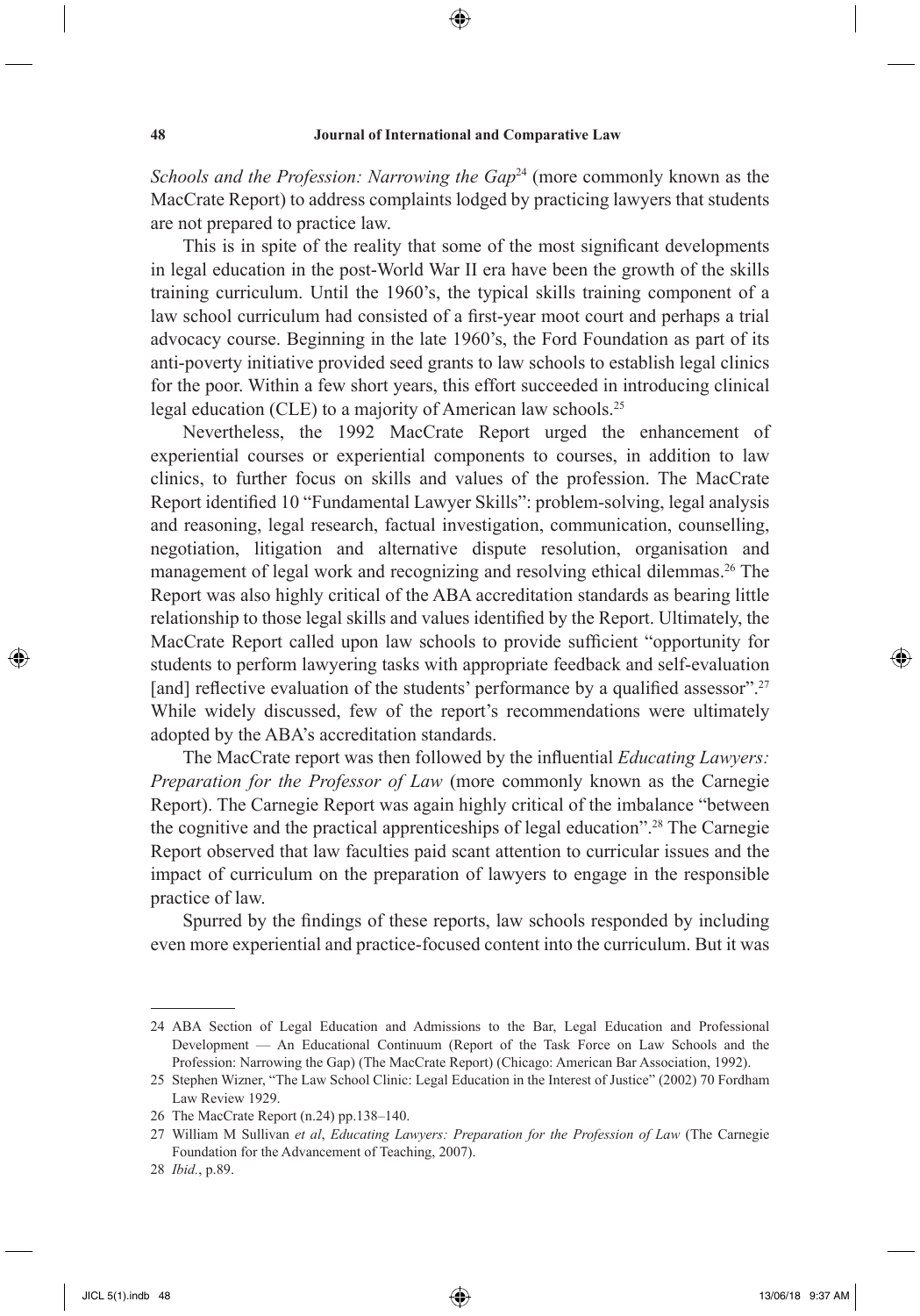⊕

not until 2007 that the ABA finally considered amending the accreditation standards and commissioned a special taskforce named the Special Committee on Output Measures. The special committee was charged with determining whether and how output measures other than bar passage and job placement might be used in the law school accreditation process. The ABA Section of Legal Education and Admission to the Bar's Standards Review Committee (the Standards Review Committee), which is charged with recommending accreditation standards, reviewed the special committee's report and in turn, appointed the Student Learning Outcomes Subcommittee. This drafting committee worked from 2008-2011 on the revision of law school accreditation standards. And in 2014, the ABA adopted amended Standards and Rules of Procedure for Approval of Law Schools relating to learning outcomes and assessment programmes, to be implemented in time for accreditation visits occurring in 2016–2017.29

In these amended standards, the ABA adopted a number of changes including a mandate that students complete a (small) number of experiential learning and competency base courses (six credit hours), in addition to the "traditional" doctrinal courses. The same standard also requires law schools to provide students with substantial opportunities for clinics, field placements and at least 50 hours of pro bono service.<sup>30</sup> Additional changes ranged from allowing externship students to receive both academic credit and pay,<sup>31</sup> and the adoption of the Uniform Bar Examination, a national licencing test that has now been adopted in 28 states.<sup>32</sup> It is also currently considering allowing more widespread use of non-full-time faculty outside the first

- (1) at least two credit hours of professional responsibility;
- $(2)$  one writing experience in the first year and another in a subsequent year, both of which are facultysupervised; and
- (3) at least six credit hours of experiential courses, which can be a simulation course, a clinic or a field placement. The courses must be primarily experiential in nature and must comply with four listed goals. Although clinical courses clearly fi t within the term "experiential," the scope of that term is unclear.

Section 303(b) of the Standards also requires law schools to provide students with substantial opportunities for clinics, field placements and participation in *pro bono* legal services. Law schools are encouraged to provide opportunities for students to have at least 50 hours of *pro bono* service.

- 31 American Bar Association, "Report to the House of Delegates: Resolution" (ABA, August 2016), available at www.americanbar.org/content/dam/aba/images/abanews/2016%20Annual%20Resolutions/100.pdf (visited 10 April 2018), eliminating Interpretation 305-2, that had prohibited concurrent award of credit and pay, and moving regulation of field placements to Standard 304.
- 32 The ABA House of Delegates adopted a resolution encouraging states to adopt the Uniform Bar Exam. See American Bar Association, "Resolution" (Ref 117, ABA, 8 February 2016), available at www.americanbar.org/content/dam/aba/administrative/crsj/committee/feb-16-uniform-bar-exam. authcheckdam.pdf (visited 19 February 2018).

<sup>29</sup> American Bar Association, "American Bar Association Standards and Rules of Procedure for Approval of Law Schools 2016–2017" (August 2016), available at https://www.americanbar.org/content/dam/ aba/publications/misc/legal\_education/Standards/2016\_2017\_aba\_standards\_and\_rules\_of\_procedure. authcheckdam.pdf (visited 10 April 2018).

<sup>30</sup> Section 303(a) of the ABA's Standards and Rules of Procedure for Approval of Law Schools, 2016–2017, requires law schools to require their students to take: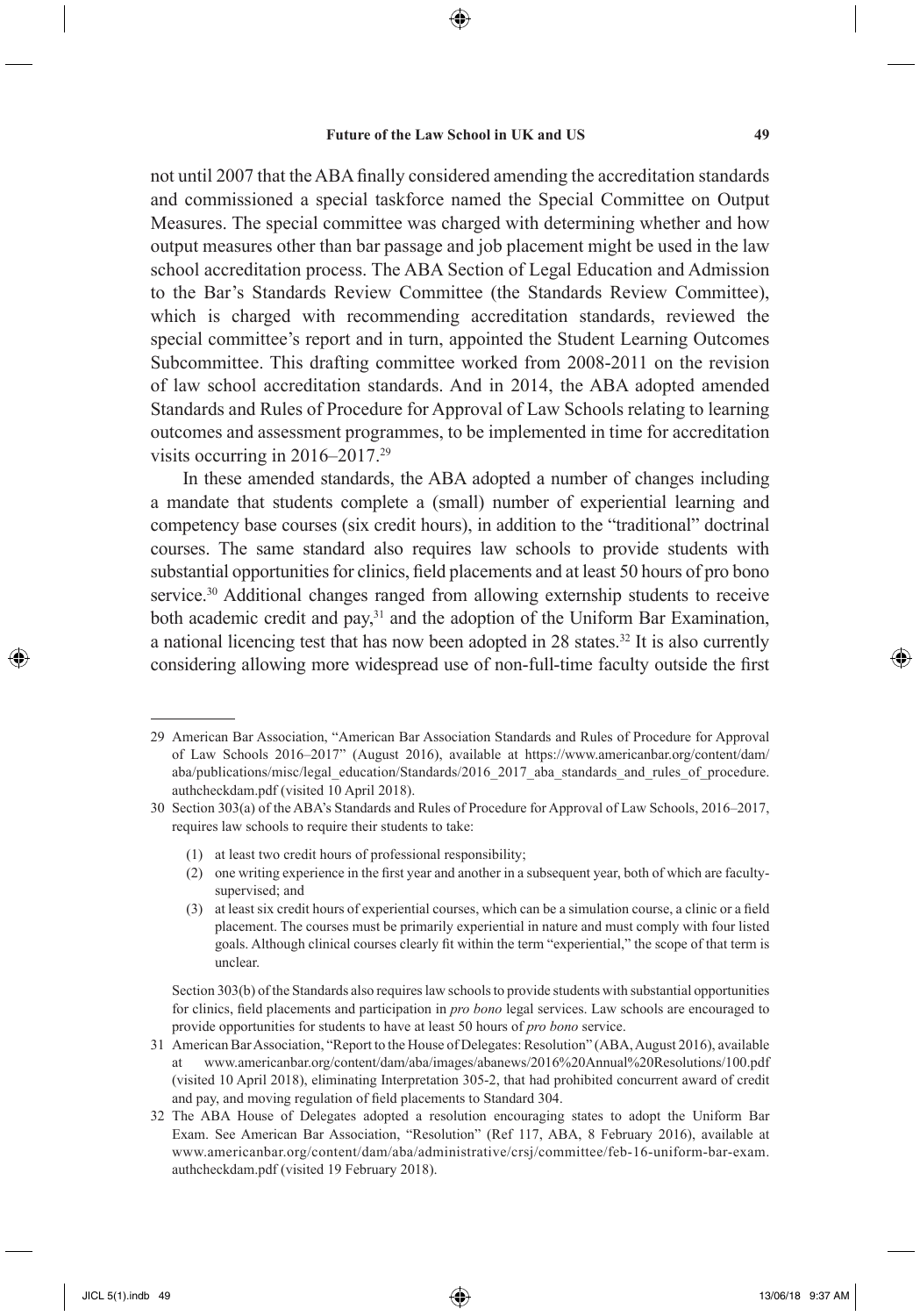⊕

year of law school,<sup>33</sup> as well as the possibility that law schools could use admissions tests other than the Law School Admission Test (LSAT).<sup>34</sup> But no change is more wide ranging than the outcome assessment requirements. Where historically, American law schools used the bar exam as the principal method of testing whether students were graduating with the knowledge they needed to practice law, these revised accreditation standards now require law schools to develop programmatic student learning outcomes as well as methods to assess those outcomes.

To start, amended ABA Standard  $301(a)$  clarified that qualifying "graduates" for admission to the bar" means to qualify graduates "for effective, ethical, and responsible participation as members of the legal profession". As such, the new language affirmed that education in lawyering skills and professional values is central to the mission of law schools and recognises the current stature of skills and values instructions. The requirement that law schools teach skills and values in addition to knowledge, as articulated by the  $ABA$ ,<sup>35</sup> raises the important question of which professional skills should be taught. But in its guidance memo, the ABA explained that these standards were "designed to assure that the outcome measures and assessment methodologies that schools develop will improve their legal education programs and better serve the needs of students during their legal educations and in their professional careers".36

Reluctant to specify what constitutes "practice-ready," these standards recommend that law schools identify the skills and values necessary for responsible

↔

<sup>33</sup> Pamela Lysght, "Memorandum Re Standards Review Committee Recommendations" (ABA, Meeting of Council, 24 February 2017), available at www.americanbar.org/content/dam/aba/ administrative/legal\_education\_and\_admissions\_to\_the\_bar/council\_reports\_and\_resolutions/ March2017CouncilOpenSessionMaterials/2017 march\_src\_memo\_to\_council.authcheckdam.pdf (visited 10 April 2018), Standards Review Committee report recommended modification of Standard  $403(a)$  to require only that the first third of a student's legal education be substantially provided by fulltime faculty; Gregory Murphy and Barry Currier, "ABA Standards for Approval of Law School Matters for Notice and Comment" (American Bar Association, 25 March 2016), available at www.americanbar. org/content/dam/aba/administrative/legal\_education\_and\_admissions\_to\_the\_bar/council\_reports\_and\_ resolutions/20170324 notice and comment memo.authcheckdam.pdf (visited 10 April 2018).

<sup>34</sup> Barry Currier, "Memorandum Re Standards 501 and 503" (ABA, Meeting of Council, 7 October 2016), available at https://www.americanbar.org/content/dam/aba/administrative/legal\_education\_ and admissions to the bar/council reports and resolutions/October2016CouncilMaterials/2016 c1a 501 503 cover memo.authcheckdam.pdf (visited 10 April 2018); see Lysght, "Memorandum Re Standards Review Committee Recommendations", *Ibid.* See Elizabeth Olson, "More Law Schools Begin Accepting GRE Test Results" *New York Times* (11 August 2017) B4 (reporting on announcements by University of Arizona, Harvard, Northwestern and Georgetown). See comments submitted to the ABA Council: ABA, "Notice and Comment" (American Bar Association), available at www.americanbar.org/ groups/legal\_education/resources/notice\_and\_comment.html (visited 10 April 2018).

<sup>35</sup> American Bar Association Section of Legal Education and Admissions to the Bar, "Managing Director's Guidance Memo, Standards 301, 302, 314 and 315" (ABA, June 2015) pp.1–2, available at www.americanbar.org/content/dam/aba/administrative/legal\_education\_and\_admissions\_to\_the\_bar/ governancedocuments/2015\_learning\_outcomes\_guidance.authcheckdam.pdf (visited 10 April 2018) (Guidance Memo).

<sup>36</sup> *Ibid.*, p.1. Standard 314 addresses Assessment of Student Learning, while Standard 315 addresses Evaluation of Program of Legal Education, Learning Outcomes and Assessment Methods.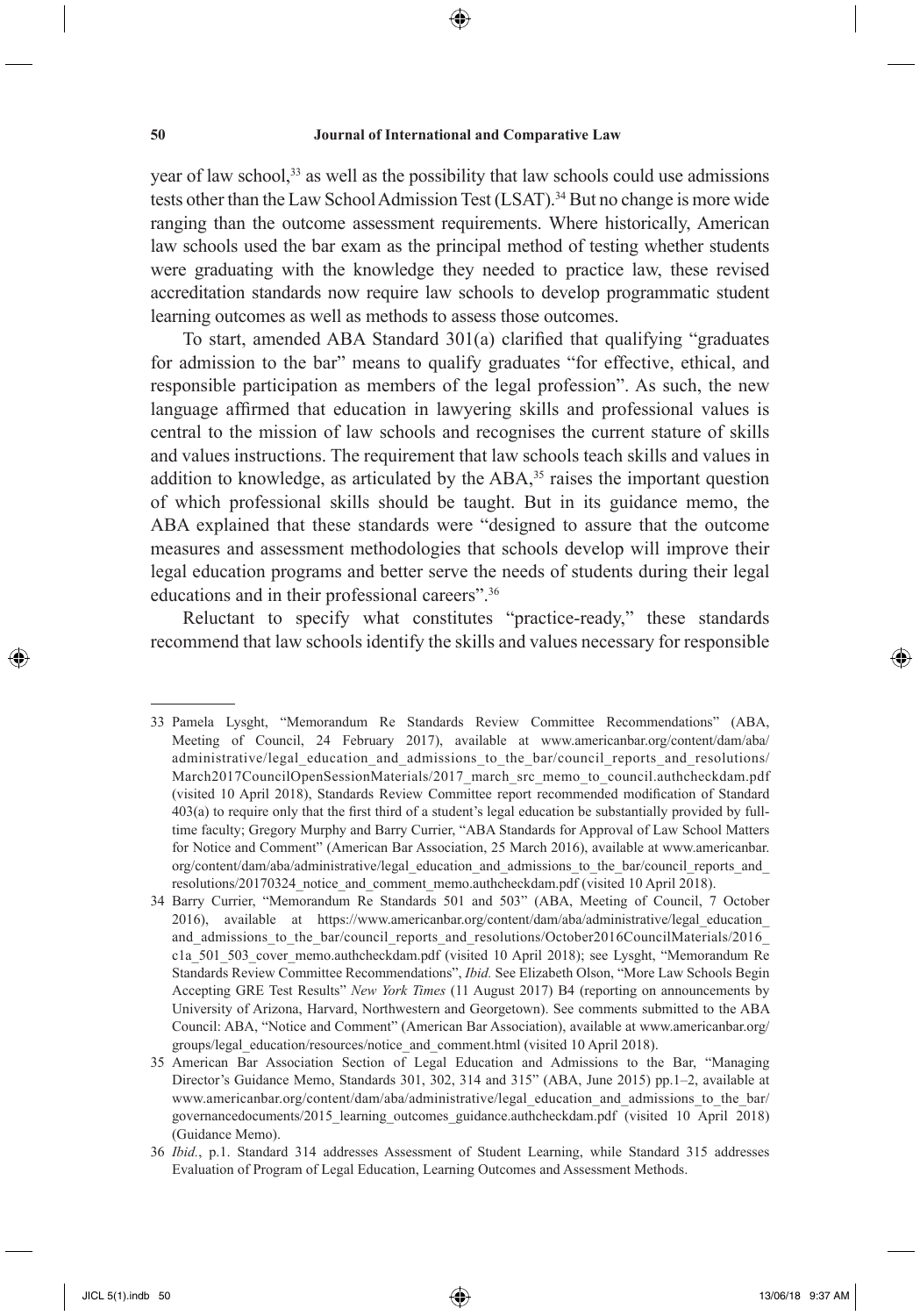⊕

participation in the bar and then provide students with sufficient exposure and proficiency in these skills so that they are equipped to continue their professional development after law school. On a school-wide level, this standard extends to require law schools to identify learning goals for the programme as a whole and conduct regular institutional assessments. On an individual student level, ABA standard 314 also directs law schools to employ both "formative as well as summative assessments" of student performance in their instructional programmes.<sup>37</sup>

While "*summative* assessments" typically are evaluative and used to award grades at the end of a course, "formative assessments" are more periodic feedback throughout the semester to help build "scaffolds" for subsequent learning. Experiential courses tend to utilize "formative assessments," while traditional doctrinal courses historically evaluated law students by a single final exam at the end of the semester. Today's outcome assessment requirements now require each faculty to identify learning goals for his class and the multiple methods, formative and summative, by which the achievement of such learning goals are measured.

The new focus on assessments in the ABA's accreditation requirements stem from a broader movement in higher education to shift from a traditional, input-based (such as budgets, facilities, academic metrics of incoming students and the number of faculty), prescriptive system of accreditation to an outcome-based system of accreditation. It is also indicative of a movement by the ABA away from historic output measurements, such as bar passage or job placement, to a focus on student learning outcomes and the assessments of such student learning outcomes. Law schools faced with these new standards must quickly familiarise themselves with best practices in designing student learning outcomes and assessments. Ideally, law faculty and law schools will use this opportunity to modify and improve their courses and programmes.

Since the enactment of these standards, law schools have struggled with developing systematic methods of implementing consistent and thorough outcome assessments of students learning and programmatic performance as a whole. Opponents to the new standards fear that moving to outcomes assessment would divert resources from traditional doctrinal faculty and diminish their influence, while others see this as an opportunity to expand the influence and role of clinical and practice oriented faculty. Overall, law schools have responded and strive to develop a relatively simple and low-cost model to measure institutional learning outcomes that do not require disruptions to an individual faculty member's pedagogical and assessment methods.

The second major concern facing American law schools is the high cost of legal education. The US Bureau of Labour Statistics estimates about 22,000 lawyer

⊕

<sup>37</sup> ABA Standard 314 A law school shall utilise both formative and summative assessment methods in its curriculum to measure and improve student learning and provide meaningful feedback to students. See American Bar Association, "2016–17 ABA Standards" (n.29).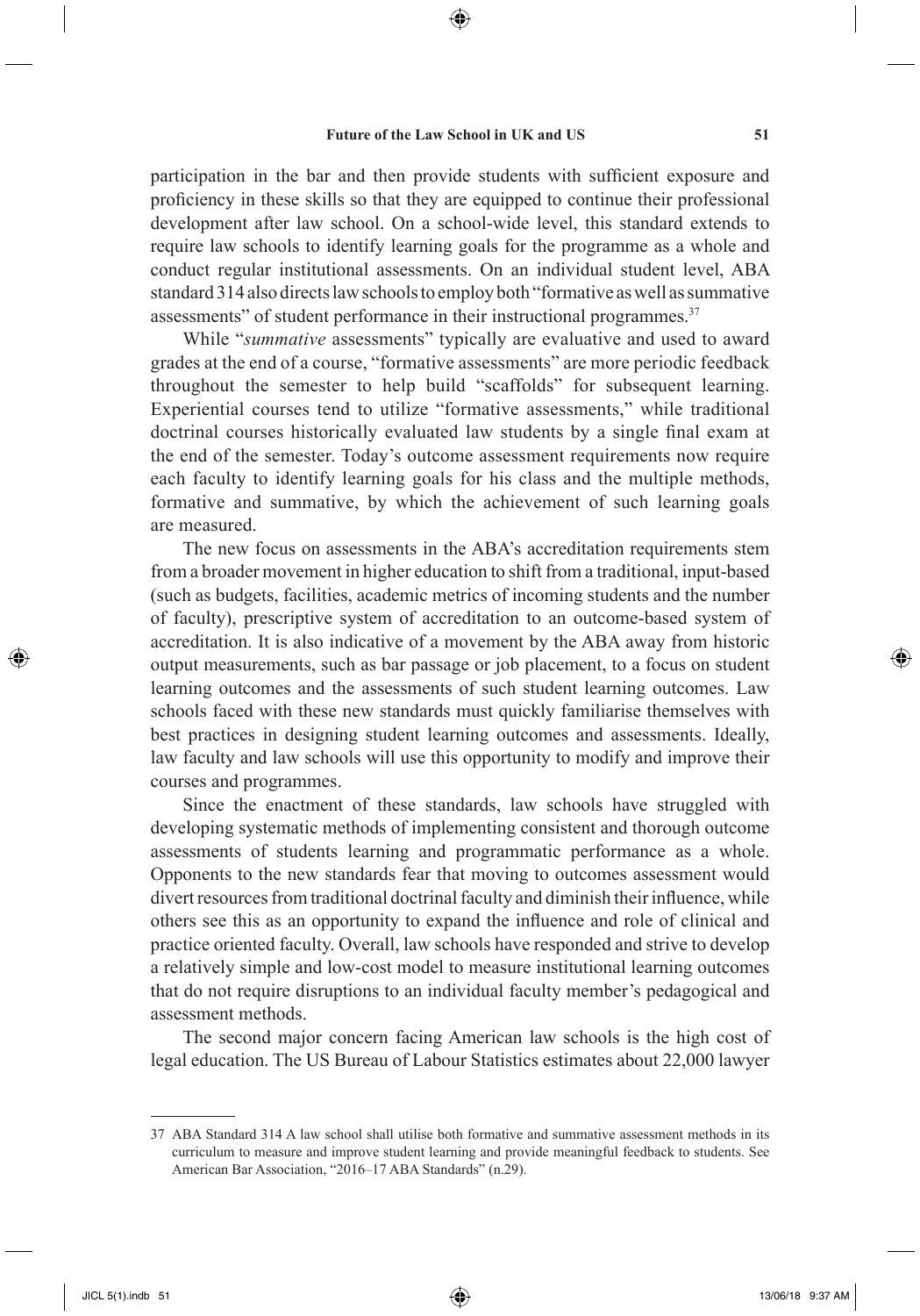job openings annually through 2020, but law schools turn out twice that many (40,000) law graduates yearly. This bleak job market coexists with rising law school tuition. While average tuition at private law schools in 2001 was \$22,961, just a decade later, in 2011, it had reached \$39,184.Today, law school tuition ranged from \$46,822 to \$62,700.38

Given the sluggish job market, the investment has not always brought a return. In 2013, a full 12.8 per cent of members of the class of 2012 were still unemployed in February 2013. Only 64.4 per cent got jobs that actually required passing the bar. The median starting salary —\$61,245 — was about 15 per cent below the 2009 median. At law firms, starting salaries were down 30.8 per cent.<sup>39</sup> Less than 20 per cent of US News-ranked law school graduates in 2016 had median private sector salaries that exceeded \$100,000.This has led some critics to question the value of a law school education and bluntly to conclude that "law school is not a secure path to financial security". $40$ 

Indeed, the above ABA accreditation standards change to focus on "outcome assessment" may have been driven in part by a desire to protect law students as consumers in ensuring that the students get what they paid for.<sup>41</sup> The ABA's Guidance on Standard 302 states that learning outcomes must be clear and concise:

"…of *knowledge* that students are expected to acquire, *skills* students are expected to develop, and *values* that they are expected to understand and integrate into their professional lives. The outcomes should identify the desired knowledge, skills and values that a school believes that its students should master."<sup>42</sup>

Whether it was the dismal job market or the high tuition, law school applications fell 13.4 per cent and first-year attendance in 2011 (the most recent year for which

◈

<sup>38</sup> Internet Research Group, "Law School Ranking by Tuition" (Public Legal), available at www.ilrg.com/ rankings/law/tuition (visited 10 April 2018).

<sup>39</sup> Dylan Matthews, "Ignore the Haters, Law School Is Totally Worth It" *The Washington Post* (18 July 2013), available at www.washingtonpost.com/news/wonk/wp/2013/07/18/ignore-the-haters-law-schoolis-totally-worth-the-cash/?utm\_term=.8d4c5cfbfaae (visited 10 April 2018).

<sup>40</sup> Brian Tanaka, *Failing Law Schools* (Chicago: Series in Law and Society, 2012).

<sup>41</sup> Stephen Bahl, "Adoption of Student Learning Outcomes: Lessons for Systemic Change in Legal Education" (2018) Journal of Legal Education (in press).

<sup>42 &</sup>quot;Guidance Memo" (n.35) p.4 (emphasis added). To further elucidate the essential aspects of a learning outcome, it should be (1) student centred, (2) meaningful, (3) clear and focused and (4) observable or quantifiable. See NAFSA, "The Four Essentials of a Student Learning Outcome" (Global Learning Colloquium on Legal Education, 1 June 2017), available at www.nafsa.org/ File/\_/2015colloquia/2015\_legal\_landorf\_essentials\_of\_student\_learning.pdf (visited 10 April 2018): student-centred learning outcomes are framed in terms of what the student will be able to know, do and feel, rather than what the professor teaches. A meaningful outcome expresses knowledge, skills or attitude that the student can take and use in life; it has enduring meaning. A clear and focused outcome is expressed in simple language, target towards a single big understanding, skill or attitude, and geared towards higher thinking. Finally, there must be observable and quantifiable means to measure the outcome directly or indirectly.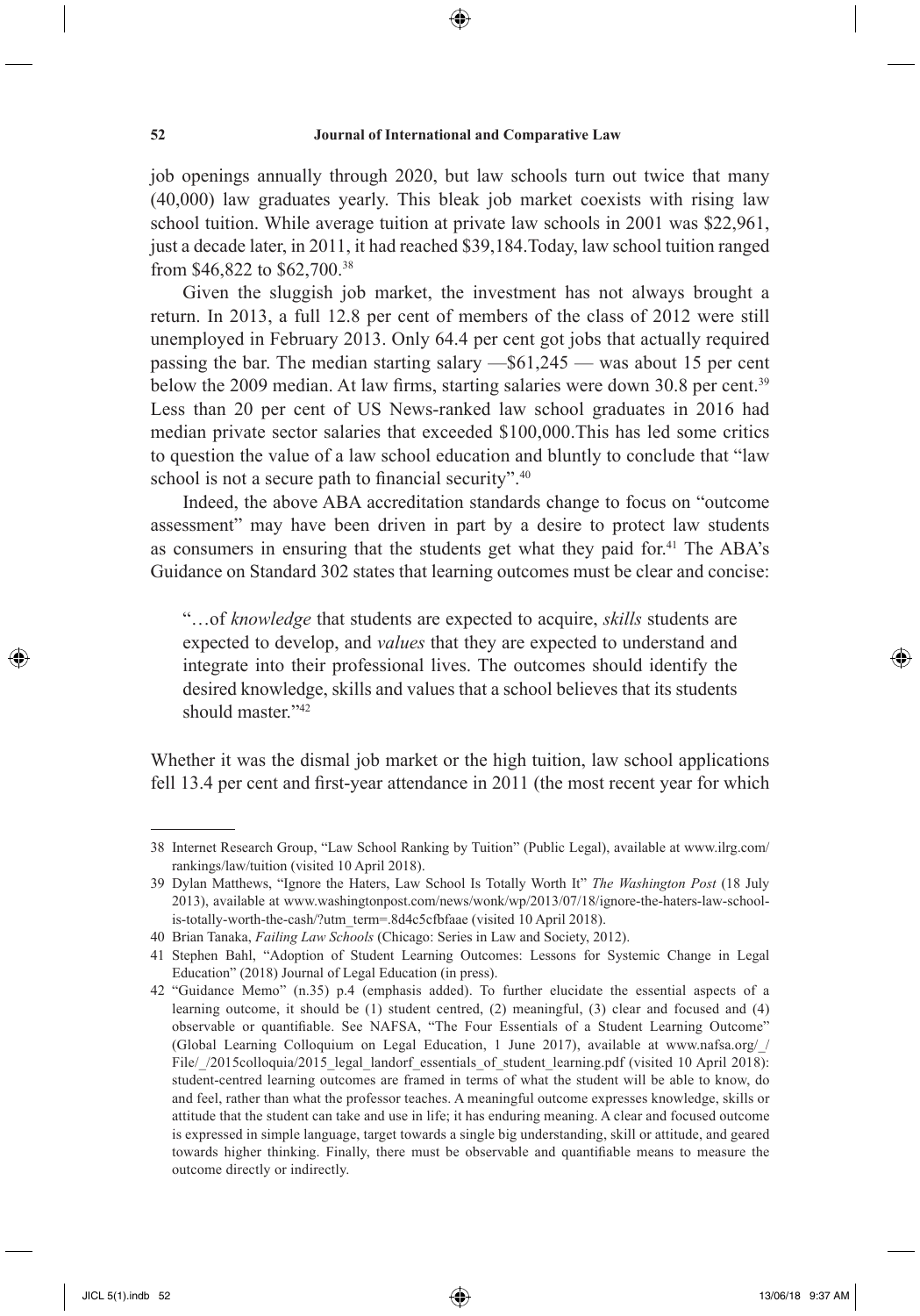⊕

we have numbers) was down 7 per cent from 2010. The number of LSATs taken has fallen for three years in a row, with the  $2012-2013$  figure fully 34.4 per cent below the 2009–2010 peak. With reduced applications, law schools around the country have in many cases reduced their entering class sizes to maintain their standing in *US News* rankings.<sup>43</sup> In some instances, they have compensated by adding a one-year masters in legal studies programmes, international LLM or other non-JD programmes. At this juncture, approximately 10 per cent of students enrolling in law schools are enrolled in non-JD programmes, but very little is known about how the addition of these non-JD students may affect the overall educational programme of the schools in which they enrol.<sup>44</sup>

More problematically, in an effort to maintain their rankings, law schools have engaged in an escalating war of offering tuition discount to recruit "high merit" JD students with strong credentials (but often those who have had privileged education) in the form of merit scholarships. Previously, these discounts might have been awarded to those students in financial need.<sup>45</sup> This has resulted in the anomaly of putting a greater burden on first-generation students to pay full freight and subsidise their economically better-off "high merit" classmates.<sup>46</sup> Thus, those students from less privileged backgrounds who enter law school with lesser educational credentials often end up with greater debt and face greater pressures related to job prospects.47 Indeed, "the result of such practice is that students whose credentials

↔

<sup>43</sup> ABA for the period 2011–2016 is information. See American Bar Association, "Statistics" (n.18): "Comparison of 2011–2016 Matriculants".

<sup>44</sup> From 2006 to 2016, the proportion of non-JD students enrolled in ABA law schools has risen from 6 to 10 per cent. See AccessLex Institute, "Legal Education Data Deck" (2017) 13, available at www.accesslex. org/legal-education-data-deck (visited 10 April 2018).

<sup>45</sup> Farran Powell, "Law Schools Shell Out Deep Tuition Discounts to Students" *US News& World Report* (20 November 2017), available at www.usnews.com/education/best-graduate-schools/top-law-schools/ paying/articles/2017-11-20/law-schools-shell-out-deep-tuition-discounts-to-students (visited 10 April 2018).

<sup>46</sup> The American Bar Association's 2014 Task Force on the Future of Legal Education raised this issue of tuition discounting in its report. See American Bar Association, "Report and Recommendations" (January 2014) p.22, available at www.americanbar.org/content/dam/aba/administrative/professional\_responsibility/ report and recommendations of aba task force.authcheckdam.pdf (visited 10 April 2018).

<sup>47</sup> AccessLex Institute provides extensive information about student debt loads. See AccessLex Institute, "Legal Education Data Deck" (n.44), entering law students have median debt load of \$18,000; *Ibid.*, p.19 (median of 58 per cent of law students report working while in law schools), p.29 (median salary of recent law graduate in 2015 was \$100,000, down from \$144,000 in 2010) and p.30 (median salary for law graduates low in 2015 than in 2007). See also Gallup and AccessLex Institute, "Life after Law School" (2017), available at www.accesslex.org/life-after-law-school (visited 10 April 2018). The Law School Survey of Student Engagement (LSSSE) has documented that non-white, non-Asian law school graduates assume a greater debt load than others. See Deborah J Merritt, "Race, Debt, and Opportunity" (Law School Café, 10 March 2016), available at www.lawschoolcafe.org/2016/03/10/race-debt-andopportunity/ (visited 10 April 2018); JakkiPetzold, "Law School Survey of Student Engagement (Part 4)" (LSSSE, 1 September 2017), available at http://lssse.indiana.edu/blog/lssse-annual-results-2016 scholarships-and-debt-part-4/ (visited 10 April 2018), outlining student expectations regarding debt loads versus scholarship support. See also LSSSE, "Law School Scholarship Policies: Engines of Inequality" (LSSSE, Annual Report, 2016), available at http://lssse.indiana.edu/wp-content/uploads/2015/12/ LSSSE-2016-Annual-Report-1.pdf (visited 10 April 2018).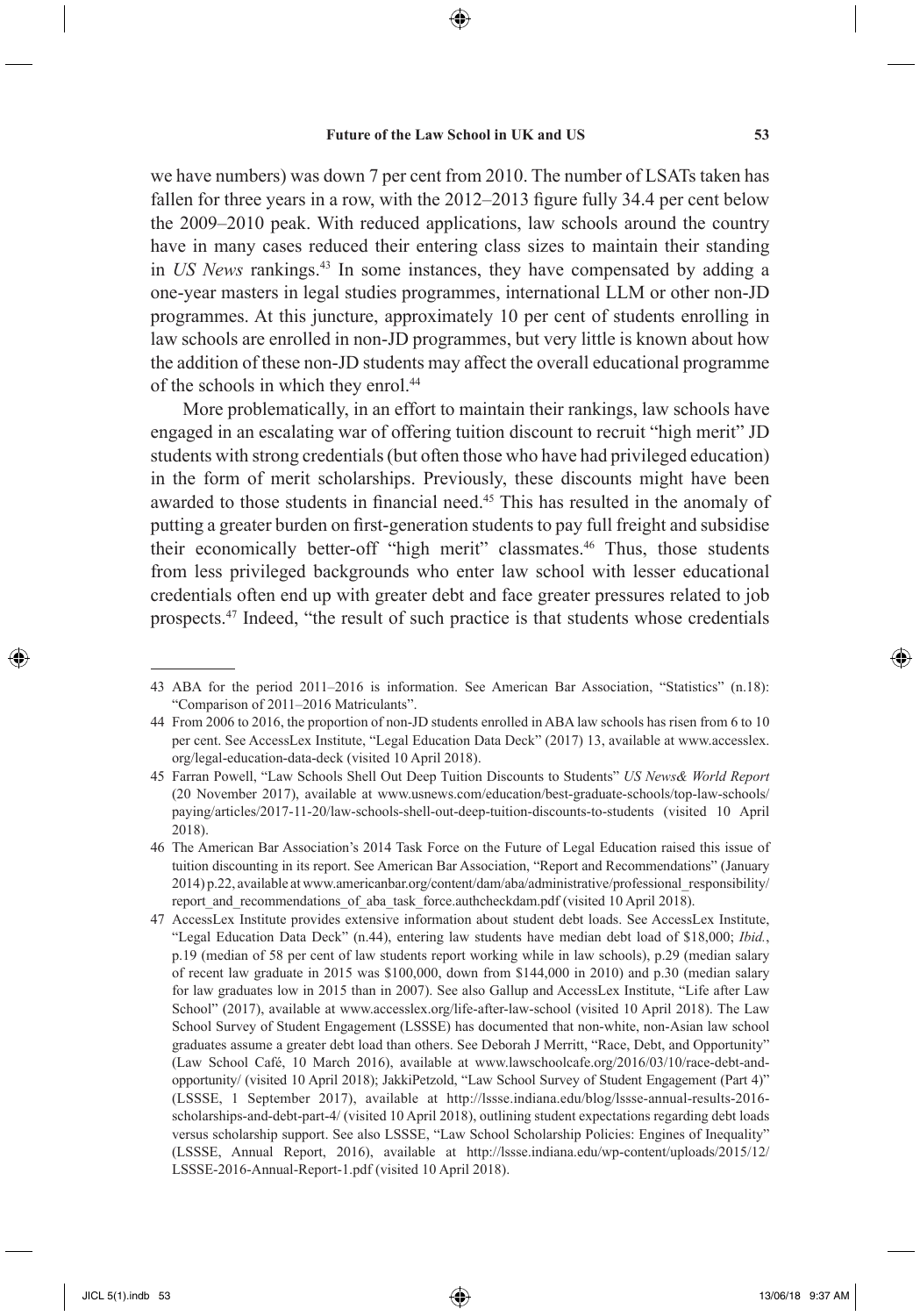⊕

are the weakest incur large debt to subsidise higher-credentialed students and make the school budget whole".48

As noted by astute observers such as Judith Wegner, today's tuition-dependent law schools in the United States face a conflict of interest.<sup>49</sup> Schools with an "access" mission, that is, a mission to diversify the legal profession and give firstgeneration, minority and economically disadvantaged students an opportunity for a legal education, now face the risk of "going under" if they fail to enrol students in sufficient numbers who can cover their costs of operation or to enrol and graduate students who can pass state bar examinations as required by ABA accreditation standards.

What this dilemma may cost in terms of US legal education environment is still unclear. It could follow the trend at the undergraduate level, with the children of the college educated twice as likely to attend college than children of high school graduates.<sup>50</sup> If so, then, not only will this mean that law schools have failed in maintaining a diverse learning community but they would have also failed to provide society with the needed diverse legal representation.<sup>51</sup>

Finally, the need to educate for a global legal practice needs to be mentioned. In the 1990s, there were calls in academia to internationalise the curriculum and to create global American law schools. The 2000s saw enhanced interest and focus on globalisation within the US legal academy, as evident through the greater numbers of international and comparative law courses, the proliferation of international legal education conferences and symposia,<sup>52</sup> increased number of foreign enrolment in

◈

<sup>48 &</sup>quot;Draft Report and Recommendations of the American Bar Association Task Force on the Future of Legal Education, September 20, 2013", available at https://www.americanbar.org/content/dam/aba/ administrative/professional\_responsibility/taskforcecomments/task\_force\_on\_legaleducation\_draft report\_september2013.authcheckdam.pdf.

<sup>49</sup> Judith Welch Wegner, Law School Assessment in the Context of Accreditation: Critical Questions, What We Know and Don't know, and What We Should Do Next, Journal of Legal Education (Winter 2018) (in press).

<sup>50</sup> Eduardo Porter, "Education Gap Between Rich and Poor Is Growing Wider" *New York Times* (22 September 2015), available at www.nytimes.com/2015/09/23/business/economy/education-gapbetween-rich-and-poor-is-growing-wider.html (visited 10 April 2018).

<sup>51</sup> See "Draft Report and Recommendations of the American Bar Association Task Force on the Future of Legal Education" (n.48); see also Deborah Rhodes, "Law Is the Least Diverse Profession in the Nation. And Lawyers Aren't Doing Enough to Change That" *The Washington Post* (27 May 2015), available at www.washingtonpost.com/posteverything/wp/2015/05/27/law-is-the-least-diverse-profession-in-thenation-and-lawyers-arent-doing-enough-to-change-that/?utm\_term=.4f6d5dc2216c (visited 10 April 2018).

<sup>52</sup> See, eg, Symposium, "A Legal Education Prospectus: Law Schools & Emerging Frontiers" (2009) 61 Rutgers L Rev 1037; Symposium, "Enriching the Law School Curriculum in an Increasingly Interrelated World — Learning From Each Other" (2008) 26 Penn St Int'l L Rev 831; Symposium, "Association of American Law Schools Annual Meeting January 3–7, 2006, Internationalizing the First Year Curriculum" (2006) 24 Penn St Int'l L Rev 809; Symposium, "Globalizing Legal Education" (2005) 23 Penn St Int'l L Rev 753; Symposium, "Continuing Progress in Internationalizing Legal Education — 21st Century Global Challenges" (2002) 21 Penn St Int'l L Rev 1; Symposium, "Working Together: Developing Cooperation in International Legal Education" (2001) 20 Penn St Int'l L Rev 29; Symposium, "Emerging Worldwide Strategies in Internationalizing Legal Education" (2000) 18 Dick J Int'l L 411.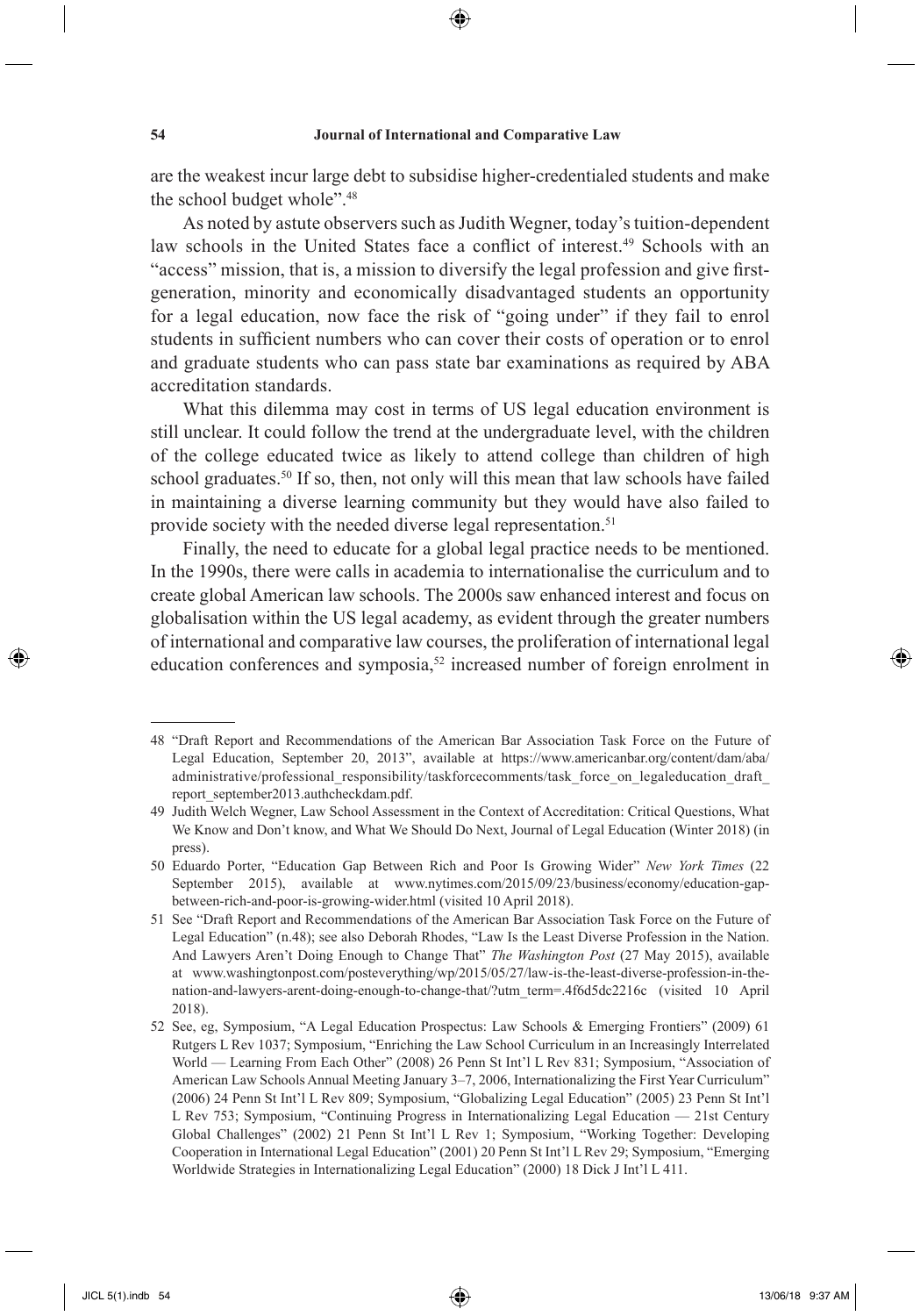US LLM programmes and the expansion of study abroad programmes offered by law schools.<sup>53</sup> Several schools launched global programmes or curricula to internationalise the scope of legal study.<sup>54</sup> The Association of American Law Schools even announced as its 2006 annual meeting theme "What is Transnational Law and Why Does it Matter?" and noted that "[1]t is important for first-year law students to gain experience in transnational law, both for purposes of their later legal education and to prepare them for the kind of law practice they are likely to engage in after graduation."

A 2007 American Bar Association survey found that of 159 schools participating in the survey, 110 schools said they encourage students to attend education abroad programs offered through the school, and all but one of those said they also encourage students to attend study abroad programs offered through other law schools.55 That same study found that 95 schools reported that they have a summer abroad program and 57 said they have a semester abroad program. Those numbers track a steady process of globalization in the practice of law itself. For US students, "internationalizing" of the law curriculum can mean participating in international law clinics, journals, joint or dual degree programs, study abroad and international and comparative law courses. Also expanding are international LLM programs that focus on educating foreign students about the US legal system and good legal practices.

However, to date, it is still the rare law school that *require* some exposure to international and/or comparative law before graduation. Furthermore, the momentum towards internationalization arguably may have stalled in recent years in light of the economic challenges in legal education and the attention on training "practice-ready" lawyers.<sup>56</sup> And while the new ABA Standards do not stress internationalization, Standard 307 does however expressly allow law schools to give credit "for student participation in studies or activities in a foreign country" and sets the criteria for accreditation of such programs. Furthermore, the new ABA accreditation standards arguably suggest the relevance of global competency to the demands of the profession. In Interpretation 302-I, the ABA identified cultural competency as a skill that schools may choose to establish as a learning outcome:

◈

<sup>53</sup> Carol Silvers, "Internationalizing US Legal Education: A Report on the Education of Transnational Lawyers" (2006) 14 Cardozo Journal of International & Comparative Law 143.

<sup>54</sup> Most notably, New York University established the first global law school program in the 1990s. Others, such as Columbia, Northwestern, Michigan and Georgetown, quickly followed with expansion of their international programs during this period to provide robust curricula, in addition to degree programs, student and faculty exchanges and study abroad opportunities. David S Clark, "American Law Schools in the Age of Globalization: A Comparative Perspective" (2009) 61 Rutgers L Rev 1037, 1054–1056.

<sup>55</sup> David Tobenkin, "Legal Minds: Internationalizing Is Expanding Rapidly in Law Schools", available at https://www.nafsa.org/\_/File/\_/janfeb09\_feature\_legalminds.pdf.

<sup>56</sup> See Upham, "The Internationalization of Legal Education: National Report for the United States of America" (n.20). For critiques of the current state of legal education and its failure to adapt to the dynamics of the evolving profession and practice, see generally Brian A Tamanaha, *Failing Law Schools* (Chicago: University of Chicago Press, 2011); Steven J Harper, *The Lawyer Bubble: A Profession in Crisis* (New York: Basic Books, 2013).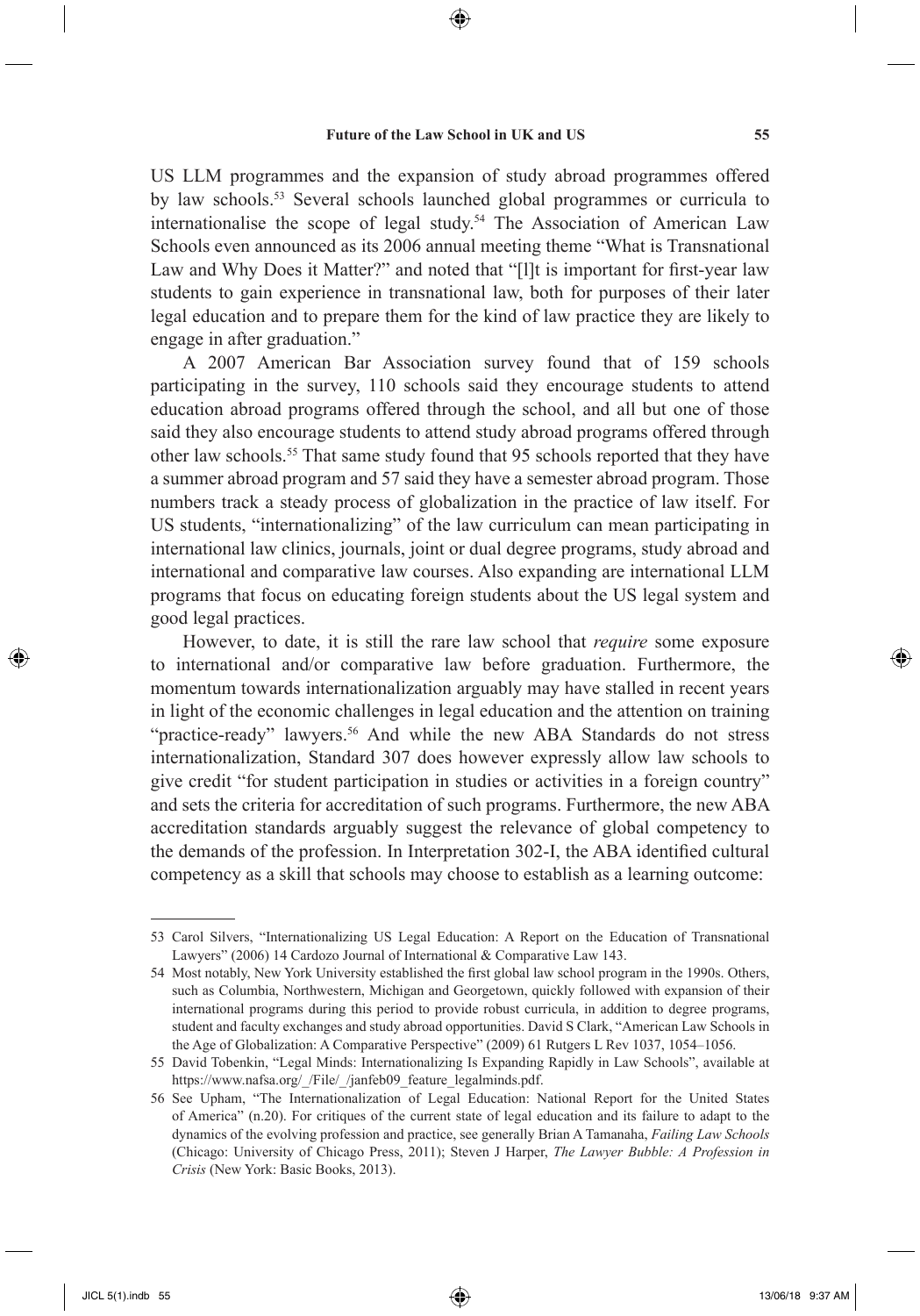⊕

"…professional skills are determined by the law school and may include skills such as, interviewing, counselling, negotiation, fact development and analysis, trial practice, document drafting, conflict resolution, organization and management of legal work, collaboration, *cultural competency*, and self-evaluation<sup>"57</sup>

One could argue, as Professor Rosa Kim has, that this "cultural competency" in the new 2016–2017 ABA standards on professional competency should be interpreted to encompass global competency.<sup>58</sup> That is, some basic fluency with cultural and legal systems other than one's own as well as the ability to understand the broader context of complex issues is necessary.

Indeed, global competency in lawyers is more critical than ever as even domestic practice has globalised. National Association for Law Placement survey of a nationally representative sample of JD graduates of the class of 2000 in their 17th year of practice revealed that 44 per cent of the respondents reported having dealt with matters involving non-US clients or cross-border matter in the preceding year.59 Professor Simon Chesterman posits that the paradigm shift for legal work has gone from international ("archipelago" of jurisdictions) to transnational ("patchwork" of jurisdictions) and to global ("web" of jurisdictions).60 As mentioned earlier, unlike the majority of other countries, where law is taught at the undergraduate level in conjunction with an apprenticeship requirement, the United States requires a three-year graduate degree programme with no required apprenticeship.<sup>61</sup> Where an apprenticeship might have filled in the global competency gap, the lack of an apprenticeship meant that the globalisation

 $\langle \spadesuit \rangle$ 

<sup>57</sup> For Interpretation 302-I see American Bar Association, "2016–17 ABA Standards" (n.29).

<sup>58</sup> Rosa Kim, "Globalizing the Law Curriculum for 21st Century Lawyering" (Summer 2018) Journal of Legal Education (forthcoming).

<sup>59</sup> RonitDinovitzer *et al*, "After the JDII: Second Results of a National Study of Legal Careers" (NALP Foundation for Law Career and Research and Education and the American Bar Foundation, 2009) (After the JDII), available at www.law.du.edu/documents/directory/publications/sterling/AJD2.pdf (visited 10 April 2018). The original After the JD study, published in 2002, reported on graduates in their third year of practice and did not contain data on international law work. See also,RonitDinovitzer, Bryan G Garth, Richard Sander, Joyce Sterling and Gita Z Wilder, "After the JD: First Results of a National Study of Legal Careers" (NALP Foundation for Law Career Research and Education and the American Bar Foundation, 2002), available at www.americanbarfoundation.org/uploads/cms/documents/ajd.pdf (visited 10 April 2018).

<sup>60</sup> Simon Chesterman, "The Evolution of Legal Education: Internationalization, Transnationalization, Globalization" (2009) 10 German LJ 877, 880–883.

<sup>61</sup> Recent changes instituted in Korea and Japan, where the legal education system was transformed from one entailing an undergraduate program, national bar exam with a single digit pass rate, followed by mandatory training at a government-run judicial training institute, to three-year graduate law programs signalled a significant change in the legal profession and reflected a resolve to create competitive lawyers in the global market. Kim, "Globalizing the Law Curriculum for 21st Century Lawyering" (n.58) pp.58–63; Setsuo Miyazawa *et al*, "The Reform of Legal Education in East Asia" (2008) 4 Ann Rev L  $\&$  Soc Sci 333 (discussing legal education reform and the influence of the US education model in Japan, Korea and China).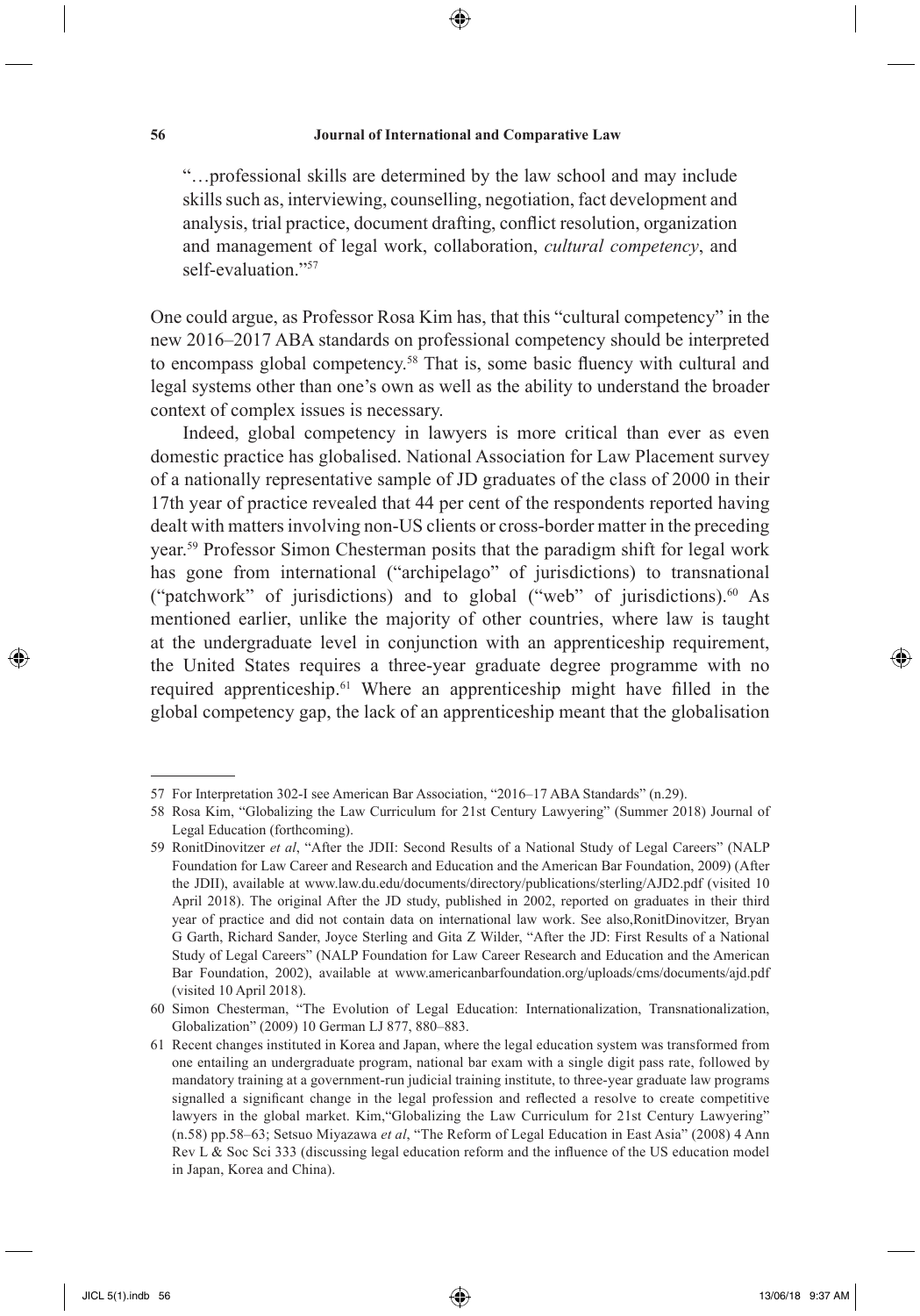⊕

trajectory of US legal education is needed more than ever. Yet, it has been erratic, reflecting the lack of uniformity in perceptions of the need to globalize and also the recent economic downturns faced by American law schools.

## **IV. Legal Education Reforms in the United Kingdom**

The Legal Education and Training Review<sup>62</sup> (LETR) was a root and branch review of legal education and post-qualification training in Great Britain that was undertaken jointly by the BSB, SRA and Chartered Institute of Legal Executives (the regulators of the three legal professions: barristers, solicitors and legal executives).The twoyear review interviewed a wide range of "stakeholders" and aimed to determine how legal services education and training practices in England and Wale were aligned to meet future challenges. The report focused on quality, access and flexibility and a number of the conclusions resonated on both sides of the Atlantic.

As in the United States, LETR emphasised the need to strengthen requirements for education and training in key skills, including legal ethics, values and professionalism, management skills, communication skills and equality and diversity. It also identified the need for a more robust system of learning outcomes, standards and increased standardisation of assessment. It urged an emphasis on assessing continuing competence through the imposition of continuing legal education requirements. It also highlighted the need for a range of pathways (such as apprenticeships) into the profession to improve access and mobility. Although LETR was more broadly framed within the landscape of regulation of legal education, LETR was influenced in part by the Carnegie Report,<sup>63</sup> particularly its attention to ethics and professionalism and the relationship between the liberal arts and professional education.<sup>64</sup>

The SRA "Training for Tomorrow" programme is currently reviewing the education and training of solicitors with the aim of ensuring greater competence. As a part of Training for Tomorrow, the SRA has already issued a Statement of Solicitor Competence, which sets out what solicitors need to be able to do to perform their role effectively and provides consumers of legal services with a clear indication of what they can expect from their solicitor.65 "Training for Tomorrow — Ensuring the Lawyers of Today Have the Skills for Tomorrow"66 has put forward

⊕

<sup>62</sup> J Webb, J Ching, P Maharg and A Sherr, Setting Standards: The Future of Legal Services Education and Training Regulation in England and Wales (London: Legal Education and Training Review, 2013) (LETR Report), available at http://letr.org.uk/the-report/index.html (visited 10 April 2018).

<sup>63</sup> William Sullivan *et al*, *Educating Lawyers: Preparation for the Profession of Law* (San Francisco: Jossey-Bass, 2007).

<sup>64</sup> See Wegner, "The Value of Legal Education" (n.13).

<sup>65</sup> SRA, "Statement of Solicitor Competence" (Solicitor Regulation Authority, 11 March 2015), available at https://sra.org.uk/solicitors/competence-statement.page (visited 10 April 2018).

<sup>66</sup> SRA, "Policy Statement: Training for Tomorrow — Ensuring the Lawyers of Today Have the Skills for Tomorrow" (Solicitor Regulation Authority, 2013), available at www.sra.org.uk/sra/policy/training-fortomorrow/resources/policy-statement.page (visited 10 April 2018).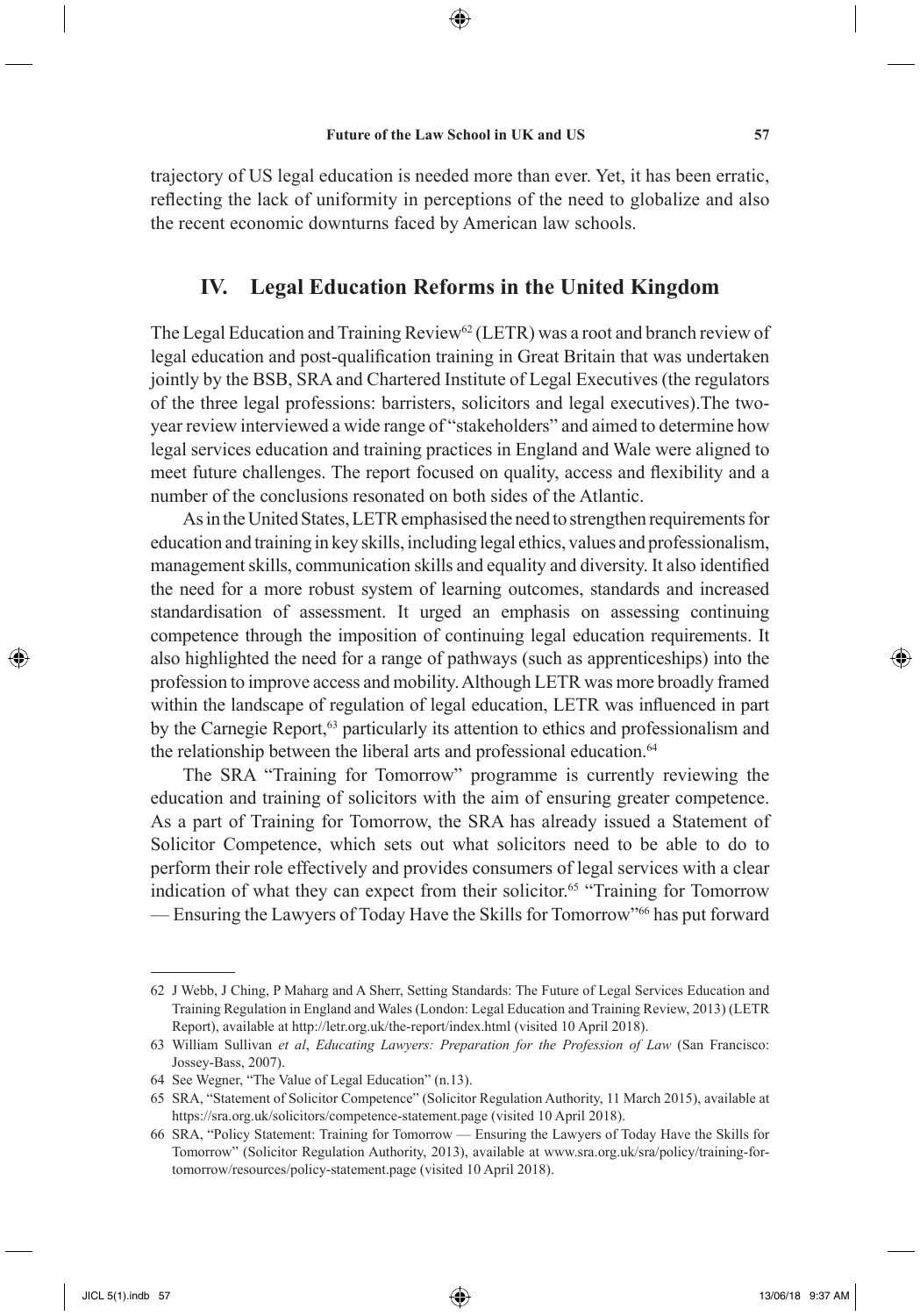⊕

a new approach to qualification as a solicitor. From 2020, this will be through a standardised national assessment for all intending solicitors. These proposals were further developed in the SRA's consultation paper.<sup>67</sup>

The more detailed consultation paper proposed that in order to be admitted as a solicitor, individuals would need to pass a new centralised exam, called the Solicitors Qualification Examination (SQE). Stage 1 of the SQE would test a candidate's ability to use and apply legal knowledge referred to as the Functioning Legal Knowledge Assessments. Stage 2 would assess a broad range of skills and knowledge and is referred to as the Practical Legal Skills Assessments. In addition to passing both Stage 1 and 2 of SQE, new solicitors would need to hold a degree, apprenticeship (or equivalent), undertake a substantial period of workplace training, and meet character and suitability requirements. This effectively is a wholesale change to qualification as a solicitor with the replacement of QLD, the GDL (for those that have a non-law degree) and the Law Practice Course with the externally set and marked SQE.<sup>68</sup>

The SRA claims that the proposals will provide a more reliable and rigorous test of competence than is possible at present by reducing the number of organisations involved in assessing solicitors, but even they accept that the plans are "radical". Currently, assessment is done through the LPC, which is offered at universities around the country. Pass rates vary on the LPC from below 50 to 100 per cent, and the SRA feels that it is difficult to be satisfied that standards of graduates are identical. The new model would aim to introduce transparency and competitive pressures to drive up standards and reduce cost.

| Stage 1                                             | <b>Stage 2</b>                      |
|-----------------------------------------------------|-------------------------------------|
| $6 \times$ Functioning Legal Knowledge Assessments: | $2 \times 5$ Practical Legal Skills |
| • Principles of Professional Conduct, Public        | Assessments:                        |
| and Administrative Law and the Legal                | • Client Interviewing               |
| Systems of England and Wales                        | • Advocacy/Persuasive Oral          |
| • Dispute Resolution in Contract or Tort            | Communication                       |
| • Property Law and Practice                         | • Case and Matter Analysis          |
| • Commercial and Corporate Law and Practice         | • Legal Research and Written        |
| • Wills and the Administration of Estates and       | Advice                              |
| <b>Trusts</b>                                       | • Legal Drafting                    |
| • Criminal Law and Practice                         |                                     |
| $1 \times$ Practical Legal Skills Assessment:       |                                     |
| • Legal Research and Writing                        |                                     |

Candidates would take SQE 1 *after* their three-year law degree (or degree in any other subject), but before their work-based experience and SQE 2 at the

↔

<sup>67</sup> SRA, "Training for Tomorrow: Assessing Competence" (Consultation Paper, 7 December 2015).

<sup>68</sup> A lack of reliable standardised assessment at the vocational stage was identified as a weakness in LETR, recommendation 2.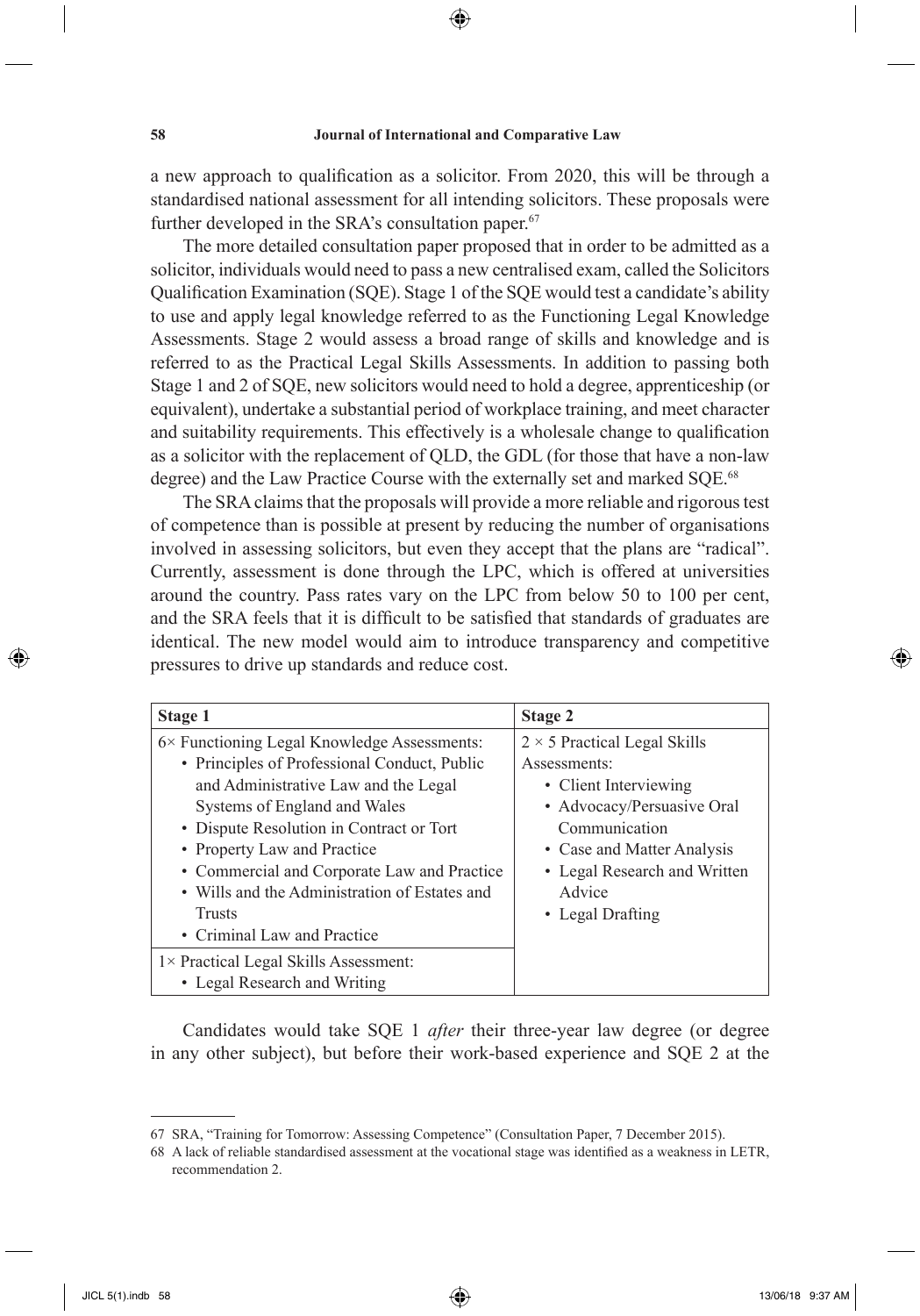end of their work experience. Candidates would have to pass all SQE stage 1 and SQE stage 2 assessments and would be given a score for each of the modules, but would only be graded as "pass" or "fail". SQE stage 1 would use computerbased objective testing using the following question formats: single best answer questions, extended matching questions and multiple-choice questions. All of the assessments would include unflagged ethical questions.

The SRA will continue to require intending solicitors to complete a period of prequalification legal work experience. The experience a candidate obtains through the period of work-based learning should enable them to develop the competences in the Statement of Solicitor Competence. It could be acquired through a formal training contract or through working in a student law clinic, as an apprentice or a paralegal or through a placement as part of a sandwich degree. Candidates would typically complete the SQE stage 1 before undertaking their period of work experience, but the work experience would not be formally assessed. Instead, a candidates' competence would be tested via the SQE stage 2. The period of work experience is yet to be set but is likely to remain at two years.

Obtaining a training contract is currently one of the main barriers to qualification as a solicitor with many more students graduating from the LPC than there are training contracts for. The SRA believes that the changes make training as a solicitor more flexible as they recognise a greater variety of experience, obtained across a number of different workplaces. By including a wider range of experience, the SRA believes that this would allow candidates to seek innovative ways of gaining workplace experience and could give more flexibility to firms who might wish to offer a training experience, but feels unable to do so under the current system. This may ultimately widen access to the profession to a greater range of backgrounds.

The initial proposal is that anyone wishing to become a solicitor would need to pass the SQE (including overseas lawyers and apprentices) and that the SRA would offer no exemptions except for those required by EU legislation. Although they have promised to hold separate discussions with other relevant legal regulators about what (if any) arrangements for the automatic recognition of title and qualifications might be if equivalence with the SQE, or aspects of it, can be demonstrated. This would mean an end to the Qualified Lawyers Transfer Scheme (QLTS 1 and 2).

In March 2017, the BSB decided that to authorise a limited number of future training routes for prospective students to qualify as a barrister. The future system for training for the Bar will retain the three elements of training that have proved successful in the past: academic (a QLD), vocational (the BPTC) and work-based learning (pupillage).After the academic stage, students will continue to be required to pass a computer-based Bar Course Aptitude Test, which is designed to show how likely it is that they will succeed in the next level of training. Students will continue to be admitted to one of the Inns of Court, who will continue to be responsible for "call to the Bar" at an appropriate point in the training.

Alternative routes to the current structure of BPTC have been proposed. The BSB currently allows, by exception, one provider (Northumbria University)

⊕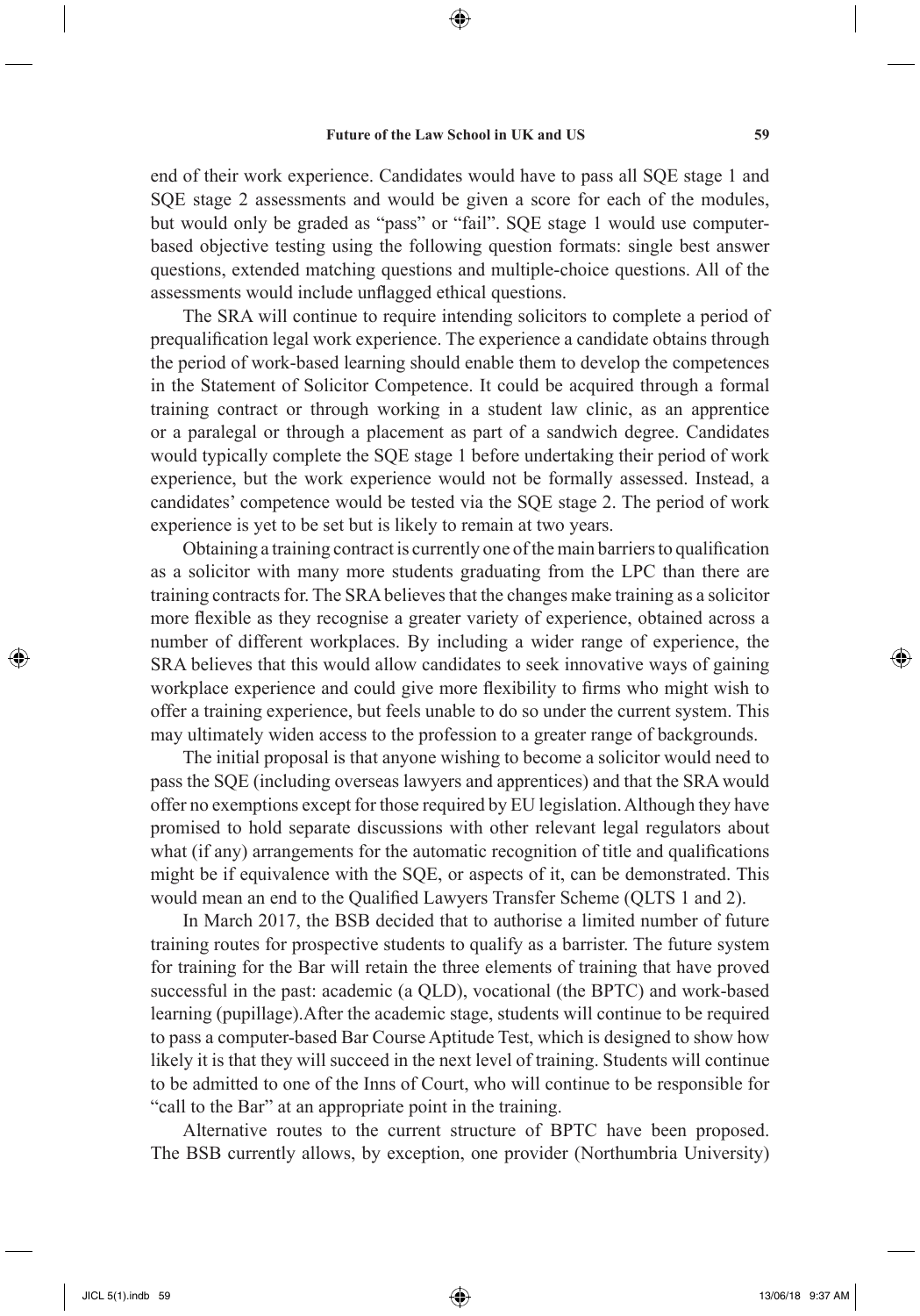⊕

to combine the BPTC with a Master's degree in Law to help reduce the costs of training. It enables students to fund their studies through the student loan system and gives them a more widely recognised qualification, whether they then go on to seek pupillage. The BSB sees this as a positive development and a training route that should continue and be encouraged. A number of other providers of the current BPTC already offer an LLM, and this will also be welcomed in the new system. The route of training most similar to (higher) apprenticeships will also be permissible in the BSB's regulatory framework.

A new two-part model for vocational training, proposed by the Council of the Inns of Court and the Bar Council, is also under consideration. A key aspect of this proposal would be to split vocational training into two parts. Part 1 would consist of the knowledge-based parts of the course — civil and criminal litigation and evidence, which are centrally examined by the BSB. Candidates would be able to prepare for Part 1 either independently or on a formal course. Only those who pass Part 1 would then be able to proceed to Part 2, which will consist of the remaining skills-based elements — which include advocacy, drafting, opinion writing and conferencing skills. Part 2 would require formal attendance at a course. The current pupillage arrangements would not be substantively changed. Only those who pass Part 1 would then be able to proceed to Part 2.

The proposals of both regulators but particularly those of the SRA have farreaching implications for higher educational institutions and will impact (and already have impacted) law school's programmes and business models. The SRA believes that the current system is overly prescriptive and does not provide consistent standards throughout the range of institutions who deliver the QLD and the LPC. They are not confident that graduates have the skills they need nor that the current route encourages diversity in the profession. It is uncontested that there should be opportunities for applicants from a variety of backgrounds to study and qualify as a lawyer but academics have argued that "it is difficult to see how the SRA's proposal will address the issue dealing with social mobility and fair access to qualifying".<sup>69</sup>

In part, this can be demonstrated by the lack of evidence as to how the proposed model will affect the cost of qualifying as a solicitor. A reduction in cost is only likely to happen if significant parts of the course can be studied online or through blended learning to reduce travel costs or the need to move location. It is not clear that the new proposals will result in this reduction in cost. Further criticisms centre around the underpinning pedagogic practices of the proposed qualification which are not clearly identified with critics pointing out that the SRA has not provided the necessary information at "the front end of their proposal in order to put in place the teaching, learning and training provisions that are needed to support

JICL 5(1).indb 60 13/06/18 9:37 AM 3/06/18 9:37 AM

⊕

<sup>69</sup> Ross Fletcher, "Legal Education and Proposed Regulation of the Legal Profession in England and Wales: A Transformation or a Tragedy?" (2016) 50(3) The Law Teacher 371, 374.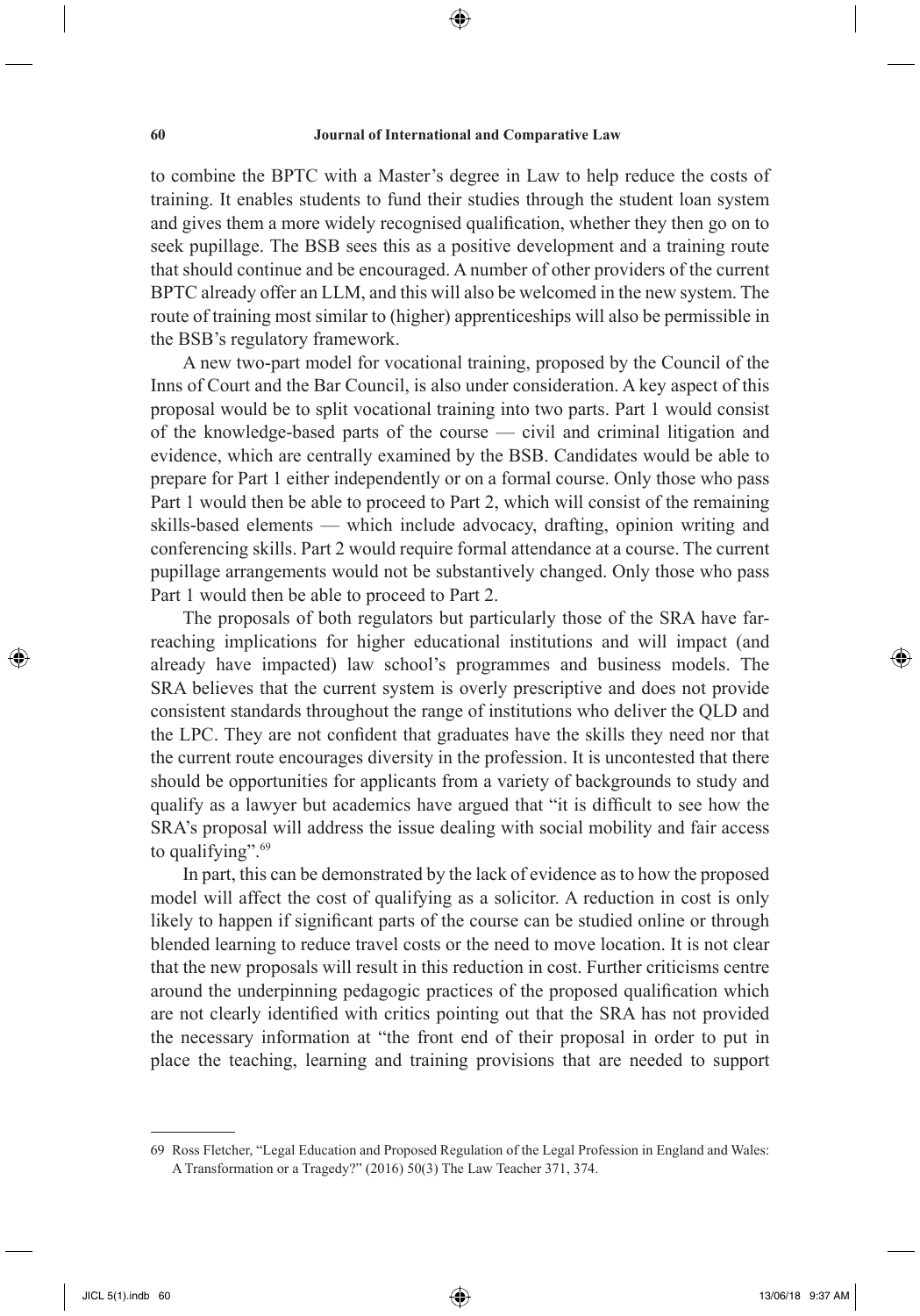⊕

these changes".70 There is no real rationale as to why the Benchmark statement (discussed below) is not a sufficiently robust standard in itself and "the SRA seem to be self-regulating and who is monitoring the design behind the framework?"71

## **V. Risks and Opportunities for UK Law Schools**

Legal education in the United Kingdom has always occupied an uneasy position between the theoretical and the vocational.<sup>72</sup> Flood notes that:

"on the one hand the academy is trying to justify a model that it has used for a number of years — indeed since the 19th Century— and is comfortable with, while on the other the economy is exerting huge pressures on legal services such that law jobs are no longer as plentiful as they were."<sup>73</sup>

The introduction of the SQE and the abandonment of the QLD is the first time UK law schools will be able to test market forces to see how many students will choose to study a law degree without a professional accreditation attractor.

Around 17,000–18,000 law students are currently admitted annually with teaching funding about 70 per cent of income. Current QLD providers will face the prospect of balancing their future academic preferences with market predictions. This will be of concern to law faculty worrying about their jobs as well as universities as a whole concerned about income. This is a once in a generation opportunity. If a law degree provides no SQE exemptions and therefore no qualification time frame advantage unless it provides partial or full student preparation for SQE assessments, will it still be attractive to students?<sup>74</sup>

Further to this, the separation of barrister and solicitor academic training with the former retaining the QLD may result in law schools having to make the difficult choice as to whether they comply with BSB imposed requirements for relatively little financial gain given the comparatively small size of the barristers' profession. Davies posited that:

⊕

<sup>70</sup> *Ibid.*, p.377.

<sup>71</sup> *Ibid*.

<sup>72</sup> John Flood, "Global Challenges for the Legal Education: Competing for the World's Law Students" (2015) 24 Nottingham L J 79.

<sup>73</sup> *Ibid.*, p.79.

<sup>74</sup> SQE 1 is more practice orientated than the current QLD with the removal of EU law and the introduction of Professional Conduct, Commercial and Corporate law with the word "practice" frequently appearing. This is reiterated by the Statement of Solicitor Competence, which SQE will closely align with. SQE 1 will contain a significant element of multiple-choice examinations. As the SQE exam will be taken after graduation, there are serious questions surrounding the level of and the year of SQE preparation modules. This may necessitate a move to bring forward into earlier years optional subjects that are currently usually dealt with at level 6 (final year). See Solicitors Regulation Authority, "Solicitors Qualifying Examination: Draft Assessment Specification" (SRA, 2016).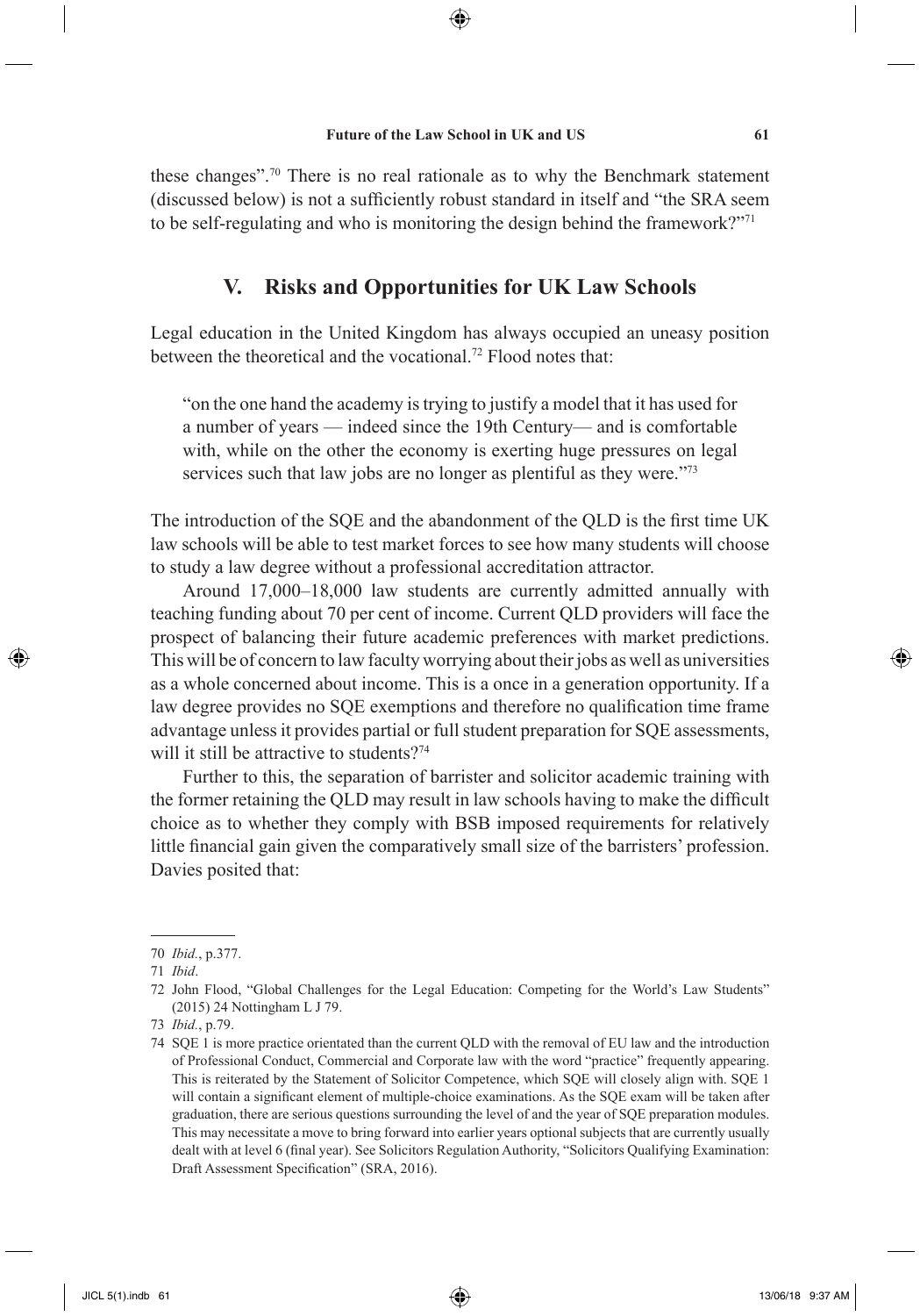⊕

"a potential tangential consequence of the BSB and SRA going their separate ways in terms of the academic stage of training is that the BSB could find the number of QLD providers shrinking and with it a reduction in the diversity of the QLD graduate pool from which the Bar can draw."75

Even before the introduction of the SQE, there has been a rise in tension between academics who embrace engagement with practice and employability skills and those that see it as inconsistent with the liberal ideal.76 Guth and Ashford argued that:

"if the foundation subjects are more focused towards the key subjects which are considered important for practice it would logically follow that they will, for the most part, be taught in a way which focuses on professional knowledge and skills rather than in a way which considers the subjects in a more general way in order to enhance education and encourage critical exploration."77

There is an increasing potential after the introduction of the SQE for the content of the law degree to be driven by the legal profession and what is considered important to practice with law schools explicitly marketing their programmes as providing students with the "day one learning outcomes" required by the profession.<sup>78</sup> It is arguable that this would see the true site of legal education moving from the law school to the law firm with disastrous consequences for sociolegal education.<sup>79</sup>

Recent trends in legal education suggest that the need to focus on employability and professionalism is ever more pressing with this focus overwhelmingly skills based.<sup>80</sup> This is reinforced by the Higher Education Academy that defines employability as "a set of achievements, skills, understandings and personal attributes that makes graduates more likely to gain employment and be successful in their chosen occupations".81 Universities have embraced skills acquisitions.

⊕

<sup>75</sup> Mark Davies, "Changes to the Training of English and Welsh Lawyers: Implications for the Future of University Law Schools" (2018) 52(1) The Law Teacher 100.

<sup>76</sup> Anthony Bradney, *Conversations, Choices and Chances: The Liberal Law School in the Twenty-First Century* (Oxford: Hart Publishing, 2003).

<sup>77</sup> Jess Guth and Chris Ashford, "The Legal Education and Training Review: Regulating Socio-Legal and Liberal Legal Education?" (2014) 48(1) The Law Teacher 5, 12.

<sup>78</sup> *Ibid*., p.3.

<sup>79</sup> John Flood, "Legal Education in the Global Context: Challenges from Globalization, Technology and Changes in Government Regulation" (Report for the Legal Services Board, University of Westminster), available at www.legalservicesboard.org.uk/news\_publications/latest\_news/pdf/lsb\_legal\_education\_ report flood.pdf (visited 10 April 2018).

<sup>80</sup> EgleDagilyte and Peter Coe, "Professionalism in Higher education: Important Not Only for Lawyers" (2014) 48(1) The Law Teacher 33: Dagilyte and Coe argued that the "challenge for legal educators is to deliver effective legal education by producing employment-ready graduates".

<sup>81</sup> Higher Education Academy, "Embedding Employability in Higher Education", available at www. heacademy.ac.uk/individuals/strategic-priorities/employability (visited 10 April 2018).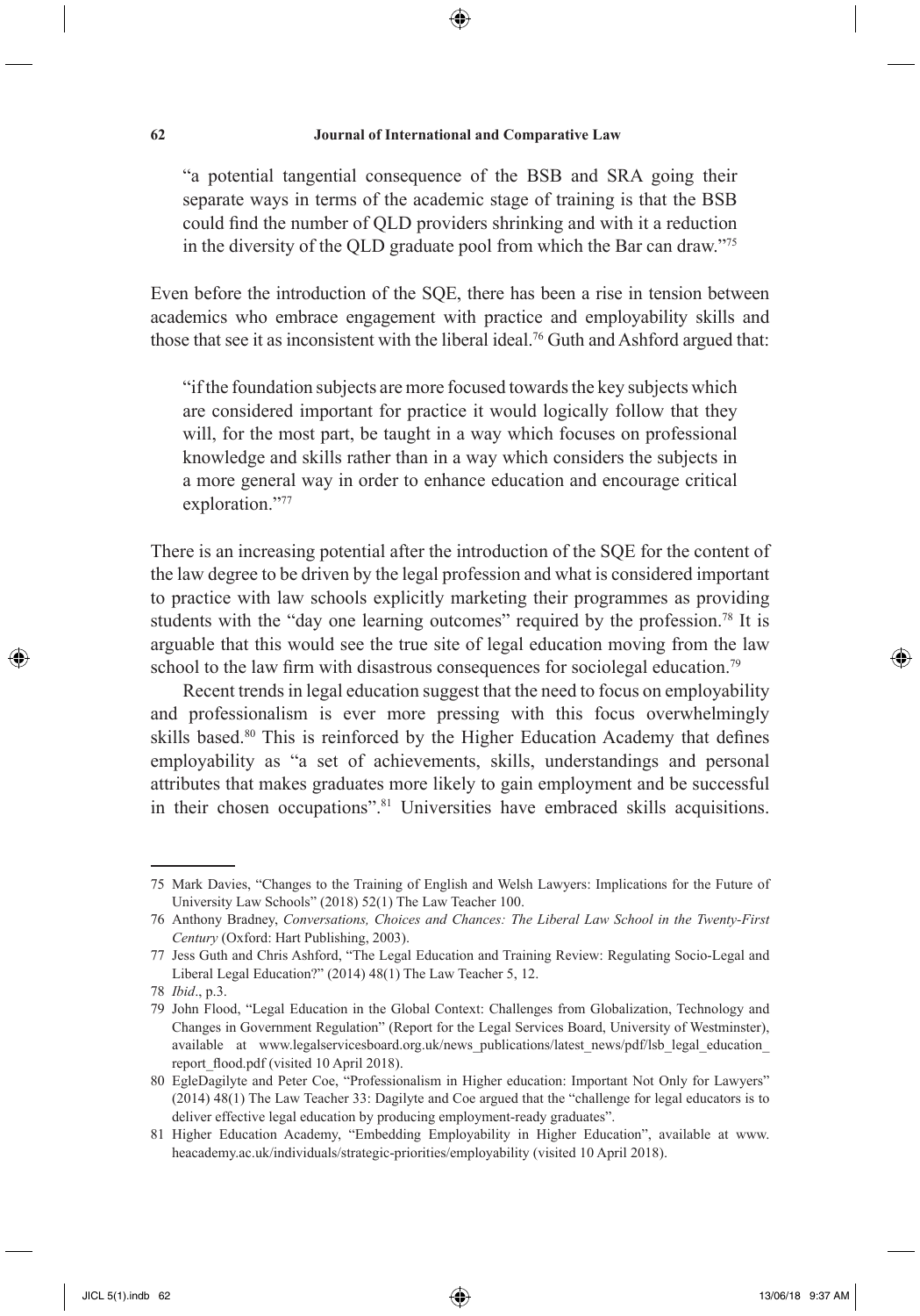⊕

Some initiatives include the creation of Higher Education Achievement Report  $(HEAR)^{82}$  for graduates, specific employability or skills-based modules,  $83$ personal development planning and career management planning.84 The link to employability in law schools has become increasingly explicit with employability rankings frequently prominently advertised.<sup>85</sup> The message being that law schools will ensure that their students have the skills and attributes employers require. The employability drive has strengthened the links between the law school and the profession as the regulators show little interest in what employability actually should look like. As formal regulatory ties have loosened, the link to the profession has strengthened.<sup>86</sup>

As a result, UK law Schools increasingly seek a competitive edge by adopting differentiated pedagogies. For example, York Law School branded itself as the first law school to have a curriculum entirely problem based, $87$  and a number of law schools have added placements and skills-based modules into the curriculum or created new pathways such as apprenticeships.88 While the United States has a long history of CLE with the first clinics appearing in the early 20th century,<sup>89</sup> the United Kingdom has only really embraced CLE in the last 40 years.<sup>90</sup> However, the rise

<sup>82</sup> The HEAR provides a single comprehensive record of a learner's achievement, as recommended by Universities UK, Robert Burgess, Measuring and Recording Student Achievement Steering Group, "Beyond the Honours Degree — The Burgess Group Final Report 2007" (October 2007), available at www.hear.ac.uk/reports/Burgess2007 (visited 10 April 2018). The HEAR enables institutions to provide a detailed picture of student achievement throughout a students' time at university, including academic work, extracurricular activities, prizes and employability awards, voluntary work and offices held in student union clubs and societies that have been verified by the institution. Higher Education Achievement Report, "About" (HEAR), available at www.hear.ac.uk/about (visited 10 April 2018).

<sup>83</sup> For example, "passport to employability" is a compulsory year 1 module at Northumbria University with employability heavily emphasised throughout the degree. Northumbria Law School, "Empowering your Employability with Northumbria Law School" (373324/06/15, Northumbria University, 2015), available at www.northumbria.ac.uk/media/6828606/373324lb-law-careers-brochure.pdf (visited 10 April 2018).

<sup>84</sup> As an example for this, see the Changemaker scheme in operation at Northampton University: Northampton University, "A Quick Guide to Changemaker at Northampton" (2017), available at https:// mypad.northampton.ac.uk/changemaker/a-quick-guide-to-changemaker-at-northampton/ (visited 10 April 2018).

<sup>85</sup> Paula Baron and Lillian Corbin, "Thinking Like a Lawyer/Acting Like a Professional: Communities of Practice as a Means of Challenging Orthodox Legal Education" (2012) 46(2) The Law Teacher 100.

<sup>86</sup> See Francis, "Legal Education, Social Mobility, and Employability: Possible Selves, Curriculum Intervention, and the Role of Legal Work Experience" (n.12).

<sup>87</sup> York Law School, "Problem-Based Learning" (University of York), available at www.york.ac.uk/law/ undergraduate/pbl/ (visited 10 April 2018).

<sup>88</sup> Juliet Turner, Alison Bone and Jeanette Ashton, "Reasons Why Law Students Should Have Access to Learning Law through a Skills-Based Approach" (2016) 52(1) The Law Teacher 1: Bone and coworkers argued that opportunities for undergraduate students to participate in interviewing, negotiation and/or mooting can redress the gaps in communication skills and commercial awareness highlighted in the LETR.

<sup>89</sup> John Bradway, "The Nature of a Legal Aid Clinic" (1930) 3 Southern Californian Law Review 173.

<sup>90</sup> Elaine Campbell, "A Dangerous Method? Defending the Rise of Business Law Clinics in the UK" (2015) 49(2) The Law Teacher 165.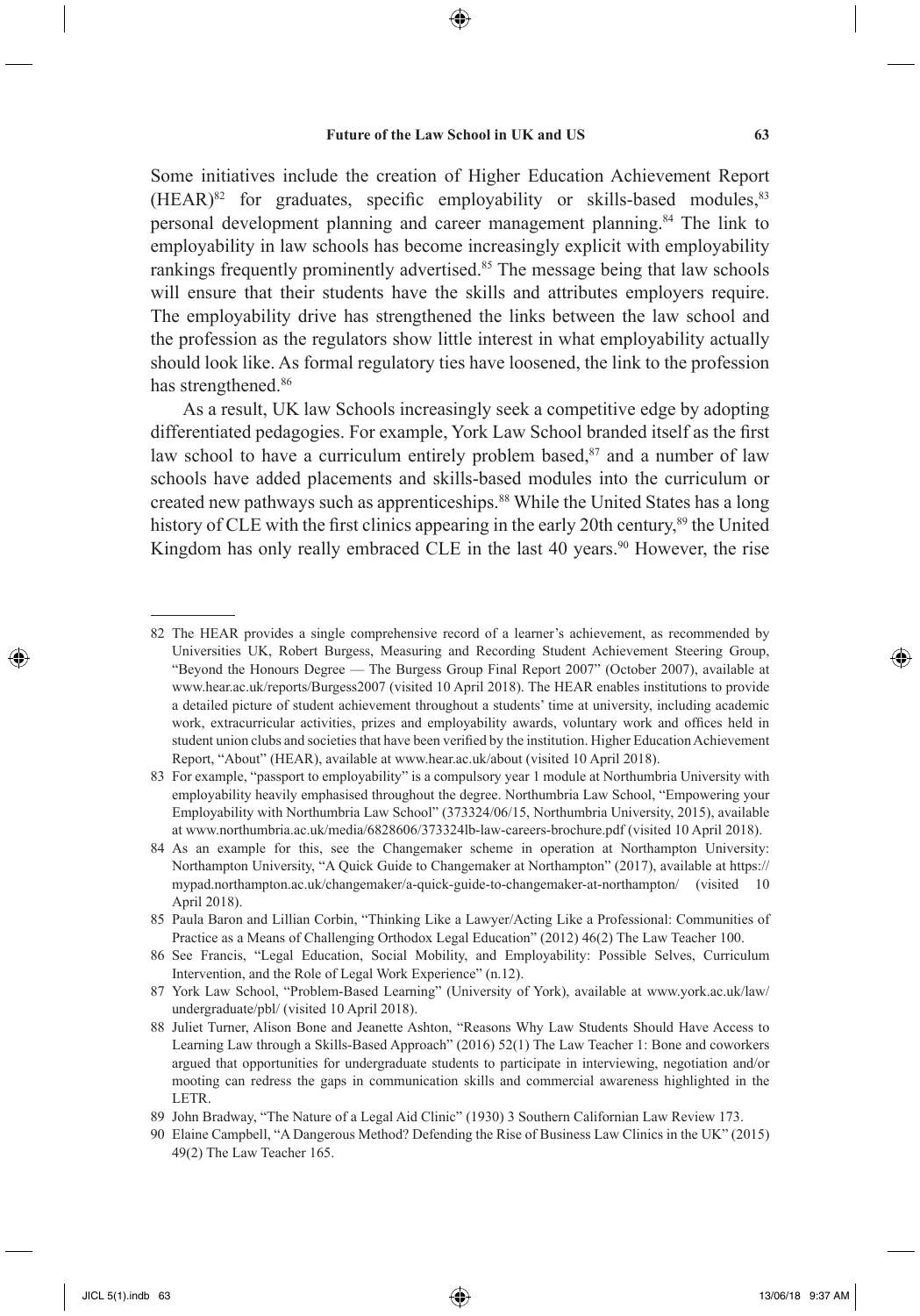⊕

of CLE has been exponential, and the latest figures suggest that at least 70 per cent of all law schools in the United Kingdom are now involved in *pro bono* and/or clinical activity.91 Although the rise in clinics predates LETR and the regulators' reviews, the pace at which such activities have been embraced is, in part, driven by the LETR recommendations and the outcomes focus of the professional statement.

By contrast, an outcome or competency-based approach to higher education is not new in the United Kingdom. Since 1997, the Dearing Report has recommended that "achievement and expectation, at the threshold and at the highest end of the spectrum for different programme types, should be identified".<sup>92</sup> The professional bodies in law adopted an outcome-based approach to the professional training courses. However, with the introduction of the SQE, UK law schools now need to consider how an undergraduate degree, which purports to prepare students for SQE 1, is linked to the SRA's competence statement. But if all courses are to be constructively aligned to a computer-based multiple-choice-based assessment, how will law schools ensure that their students have developed the higher-level skills outlined in the law benchmark statement? Currently, the focus of most law school curriculum has been to develop a full range of cognitive skills through a variety of assessment methods. The concern is that this method of learning will be replaced by memory recall aimed at passing a computer-based test.

Donnelly posited in 2011 that in the common law world, there is an increasing convergence in the manner in which lawyers are educated academically but significant divergence in the way they are educated professionally.<sup>93</sup> From the most basic perspective, legal education in the US and Anglo-Irish perspective remains distinct in that legal education in the United States is at the postgraduate level only. However, the arrival of the SQE in the United Kingdom potentially signals a convergence in professional training as the SQE is much more aligned to US bar exams (albeit with a required period of apprenticeship). The concomitant liberalising of the undergraduate law degree may allow UK law schools to look to the JD model to a greater extent than previously was possible.

Finally, the issue of diversity and social mobility also plagues UK legal education. Research shows a strong preference for graduates of high status law schools with elite law firms and chambers. Seventy-one per cent of all barristers went to Oxbridge or a Russell Group university.<sup>94</sup> LETR identified employability as a tool for addressing social mobility concerns within the profession.<sup>95</sup> Despite

⊕

<sup>91</sup> Damien Carney *et al*, "The Law Works Law School Pro Bono and Clinic Report" (LawWorks, 2014), available at https://www.lawworks.org.uk/sites/default/fi les/LawWorks-student-pro-bono-report%20 2014.pdf (visited 10 April 2018).

<sup>92</sup> The National Committee of Inquiry into Higher Education, *Higher Education in the Learning Society: Main Report* (London: HMSO, 1997) para.10.66.

<sup>93</sup> Catherine Donnelly, "Convergence and Divergence in Educating Transnational Lawyers" (2011) 46(1) International Lawyer 627.

<sup>94</sup> Bar Standards Board, "Barristers Working Lives: A Second Biennial Survey of the Bar" (BSB, 2013).

<sup>95</sup> LETR paras.6.11–6.15, 5.25–6.34 and 7.51.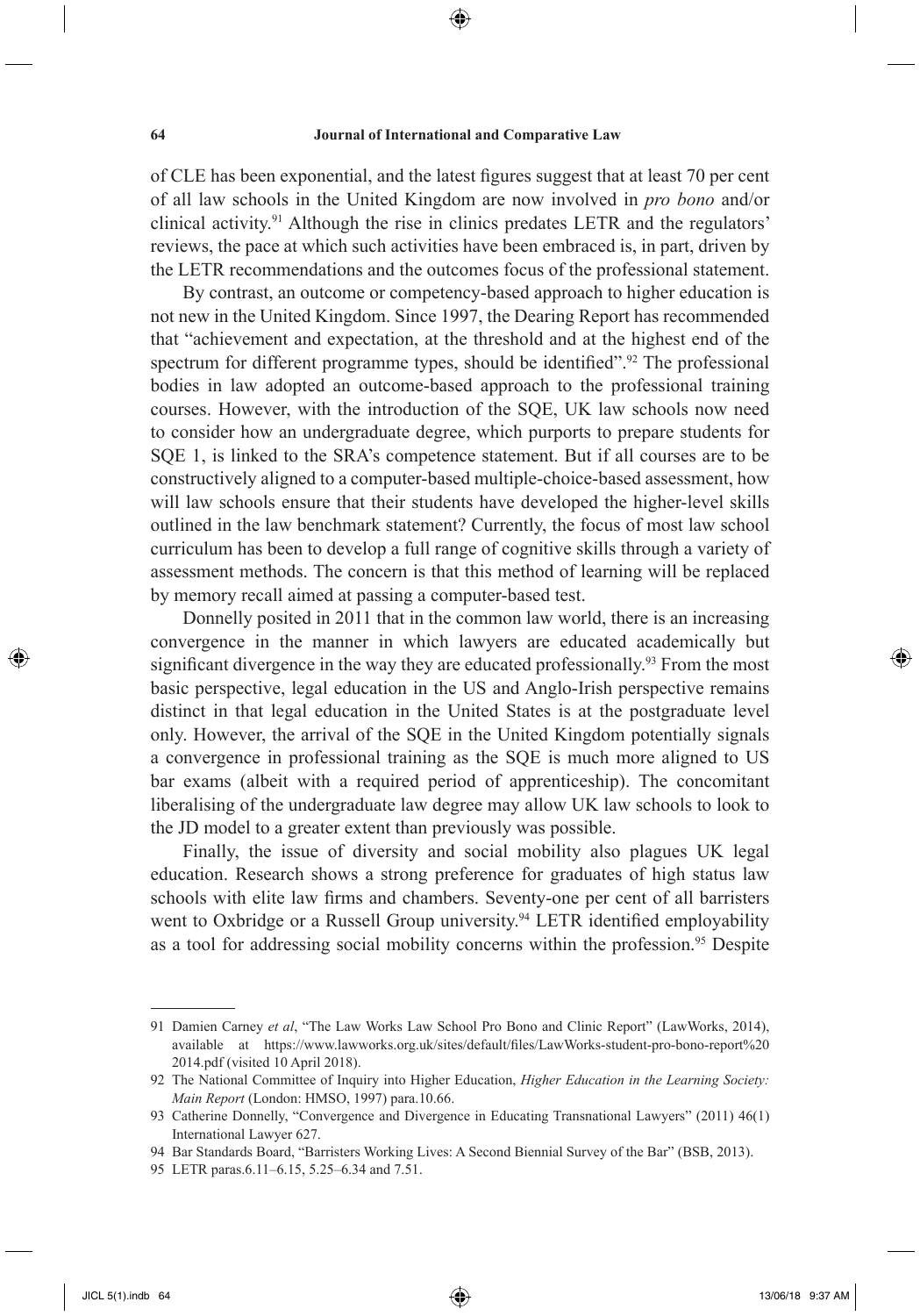significant progress being made in diversity, particularly for woman, social class stubbornly lags behind. However, Francis argued that there are deep-rooted structural constraints upon law schools' ability to support student employability.<sup>96</sup> Despite

the Law Society's recommendation that steps should be taken to remove value judgments about institution attended, this is a key part of a graduate recruitment strategy of law firms. In reality, many "employability" activities can be seen as compensatory, "an attempt to make up for the personal and social deficiencies that set them apart from the talent in top Universities".<sup>97</sup>

As in the United States, the cost of tuition plays a significant role in influencing students' choice of institution. Traditionally, in England and Wales university fees have been capped (currently at £9,250), and almost all institutions, regardless of ranking, will charge the same fees. Nevertheless, the United Kingdom continues to struggle with socioeconomic inequalities.

Indeed, students from the most privileged geographical area in the United Kingdom are up to 12 times more likely to be admitted to a Russell Group university than those from disadvantaged areas. This rises to 14 or 16 times more likely to gain admission to Cambridge and Oxford University for students from privileged backgrounds.98 Davies argued that it is high-status universities that are more likely to choose to step away from SQE preparation to allow for a more academic or liberal arts degree. Studying at these universities would then require a period of SQE preparation, which would increase the costs of qualification. If a student is faced with two offers, one from a high-ranking institute and another from a lower ranked institution which will incorporate SQE preparation, it is likely to be students from more disadvantaged backgrounds, where cost is a prohibitive feature, will choose the lower ranked option and "law school's decisions about their engagement with the SQE have the potential … to worsen the accessibility landscape".99 There is no evidence that the introduction of SQE will reduce the cost of vocational education, and previous experience has shown that the cost of the LPC remained static despite significant decreases in demand, which is likely related to the narrowness of profit margins.<sup>100</sup>

◈

 <sup>96</sup> See Francis, "Legal Education, Social Mobility, and Employability: Possible Selves, Curriculum Intervention, and the Role of Legal Work Experience" (n.12).

 <sup>97</sup> Phillip Brown and Anthony Hesketh, *The Mismanagement of Talent: Employability and Jobs in the Knowledge-Based Economy* (New York: Oxford University Press, 2004) p.30.

<sup>98</sup> Office for Fair Access, "Outcomes of Access Agreement Monitoring for 2014-15" (2016) paras.21 and 65–66, available at https://www.offa.org.uk/wp-content/uploads/2016/05/2016.04-Outcomes-of-accessagreements-monitoring-1.pdf (visited 10 April 2018) and UCAS, "UCAS Undergraduate Reports by Sex, Area Background, and Ethnic Group" (UCAS), available at www.ucas.com/corporate/data-andanalysis/ucas-undergraduate-releases/ucas-undergraduate-reports-sex-area-background-and-ethnicgroup (visited 10 April 2018).

 <sup>99</sup> Davies, "Changes to the Training of English and Welsh Lawyers: Implications for the Future of University Law Schools" (n.75).

<sup>100</sup> Julian Webb, "The LETRs (Still) in the Post: The Legal Education and Training Review and the Reform of Legal Services Education and Training — A Personal (Re)view" in Hilary Sommerlad *et al* (eds), *The Futures of Legal Education and the Legal Profession* (Oxford: Hart Publishing, 2015).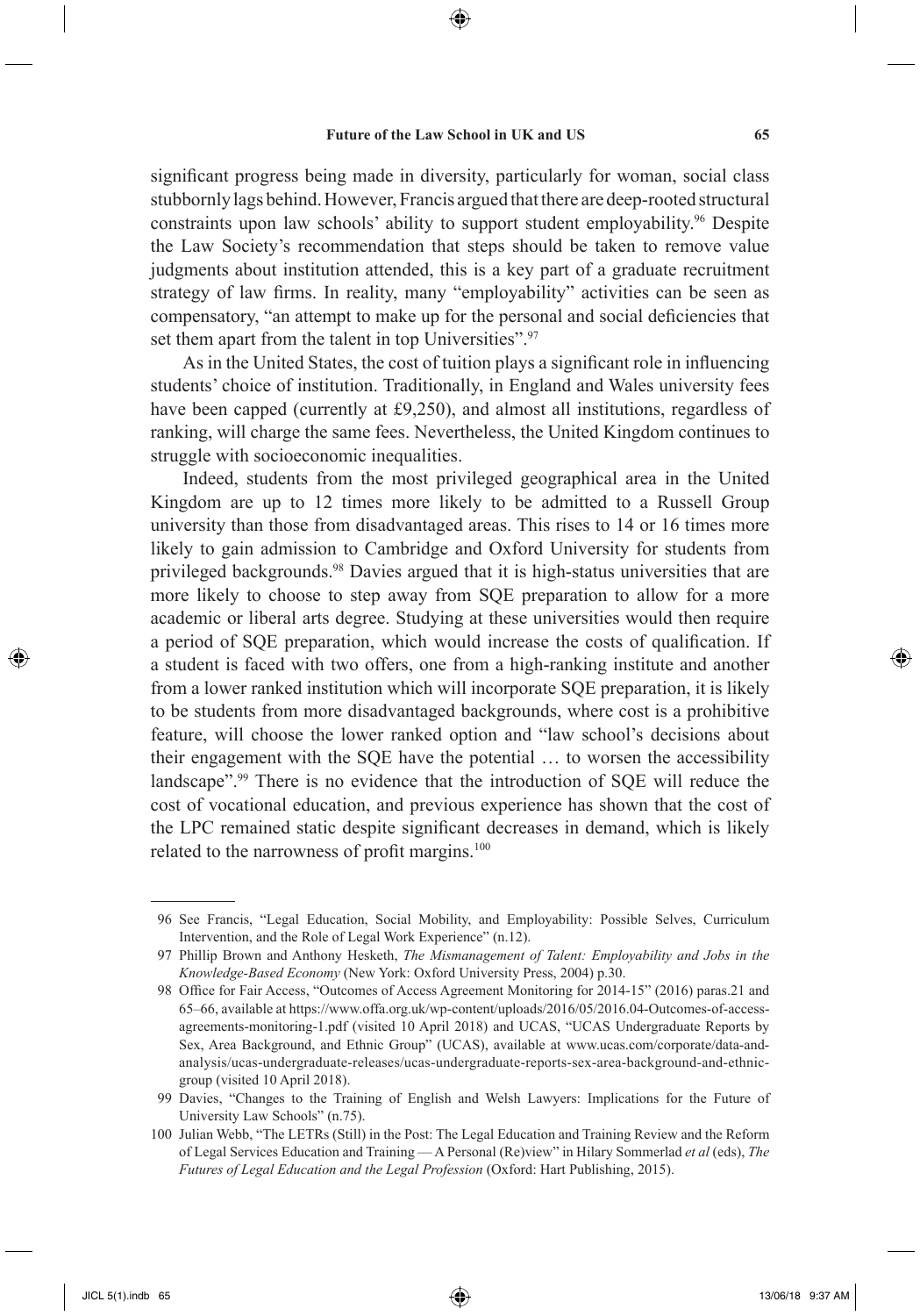⊕

# **VI. Preparing Students for a Global Market**

Globalisation has had significant implications for the legal profession with declining trade barriers and the rise of technology forcing law firms to adapt to a global competitive market. Many UK and US firms have merged with international rivals such as SJ Berwin who were the first London firm to merge with a Chinese firm.<sup>101</sup> Other firms such as Slaughter and May have worked on a "best friend" strategy and created a "community" of firms operating all over the world.<sup>102</sup> The rise of global challenges such as climate change, terrorism and human rights has seen an expansion of international law as an area of practice. Higher educational institutions are not just objects of the forces of globalisation but they also active participants and law schools are no exception.

In England and Wales, law is one of the largest recruiters of international students. In 2016, there were over 23,000 international students studying law, the 6th most popular subject area.<sup>103</sup> Globalisation has changed the face of many law schools, which now have a greater proportion of international staff as well as students. This increased mobility in staff and students has had an effect on the curriculum with a proliferation of modules offering study in international or transnational subject areas. This can particularly be seen at the postgraduate level with more students studying for "international" LLMs than any other subject area.

As a part of the drive to capitalise on globalisations, a number of universities from countries such as the United States, United Kingdom and Australia have established campuses in overseas locations especially in the East, eg, Singapore, China, Malaysia and Japan. However, in the United Kingdom, law schools are not at the forefront of these international expansions with other programmes such as business often taking the lead. In the United Kingdom, while there are a number of overseas campuses that offer UK law degrees, only Queen's University Belfast offers a JD degree as an alternative option to the traditional LLB.104 The only University to award a dual JD/LLB degree in the United Kingdom is the University of London<sup>105</sup> in collaboration with Columbia University.<sup>106</sup>

⊕

<sup>101</sup> Yun Kriegler, "King & Wood Mallesons and SJ Berwin Merger Goes Live Tomorrow" *The Lawyer* (31 October 2013), available at www.thelawyer.com/issues/online-october-2013/king-wood-mallesonsand-sj-berwin-merger-goes-live-tomorrow/ (visited 10 April 2018).

<sup>102</sup> Slaughter and May, "The Best Friends Group" (Undated), available at www.slaughterandmay.com/ where-we-work/international-approach/the-best-friends-group (visited 10 April 2018).

<sup>103</sup> UKCISA, "International Student Statistics: UK Higher Education" (Undated), available at https:// ukcisa.org.uk/Research--Policy/Statistics/International-student-statistics-UK-higher-education (visited 10 April 2018).

<sup>104</sup> The JD is a three-year degree specified as being a professional doctorate at the doctoral qualifications level in the UK framework.

<sup>105</sup> Offered at the following colleges: University College London, King's College London and the London School of Economics.

<sup>106</sup> These are four-year undergraduate courses leading to the award of both a UK LLB and a US JD. Students study for two years in the United States and two years in the United Kingdom. They also offer a dual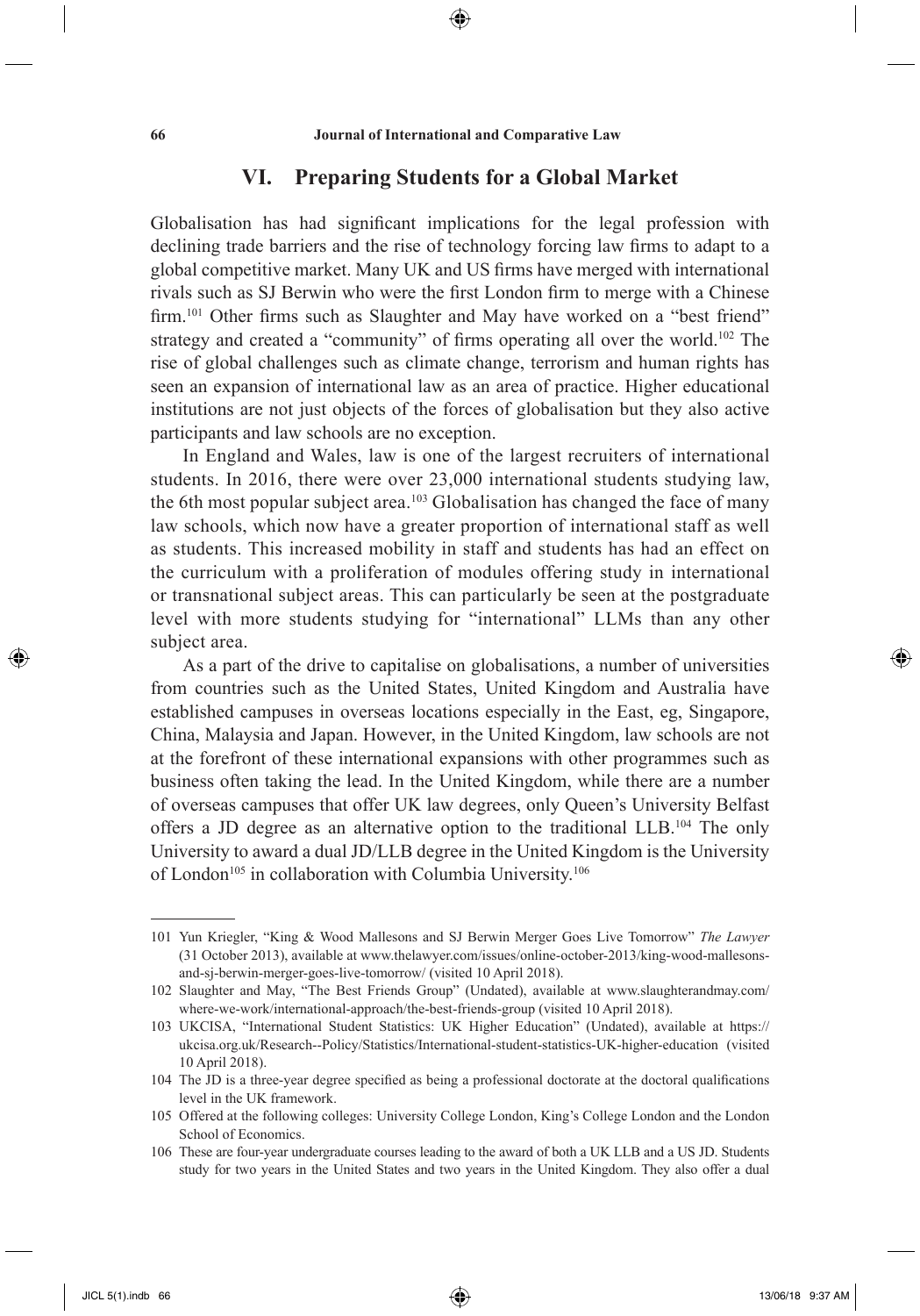⊕

US law schools seem to have embraced transnational opportunities to a greater extent, but such programmes are still few and far between. For example, New York University School of Law has an arrangement with the National University of Singapore, which allows students to acquire two LLM degrees after studying in Singapore, Shanghai and New York City; Cornell Law School and Université Paris I offer a dual JD and Master en Droit; Temple University of Philadelphia has offered a US LLM degree in its Tokyo campus for many years and is accredited by the ABA for semester-abroad programmes for its US JD students. The University of Wisconsin–Madison runs an East Asian Legal Studies Centre that runs a series of LLM programmes in China alongside professional courses for judges and other officials, as well as facilitating US JD students to spend study time in China.<sup>107</sup>

Some law schools have gone even further than partnering with other overseas institutions and instead tried to create "global" law schools. One of the most innovative is the Jindal Global Law School in Delhi, India, a private institution committed to providing a global legal education achieved through a curriculum and pedagogy designed to give extensive exposure to students to domestic, international and comparative law courses. However, as can be seen, this drive towards innovative global legal education is predominantly US driven with the United Kingdom lagging behind.

Legal education in the United Kingdom cannot be viewed in isolation from the rest of the world. Research has demonstrated the significant effect that globalisation has had and will continue to have on legal services, and this must be reflected in legal education. While the UK legal profession has considerable status around the world, it is clear that the United States is better at exporting its postgraduate model of legal education. The move to remove the need for the QLD and the replacement of the Law Practice Course with the SQE opens up opportunities and creates risks for the United Kingdom. Any changes in the way legal education is delivered in the United Kingdom needs to take account of globalisation. Ignoring its effect will result in the United Kingdom being left behind to the detriment of UK law graduates.

### **VII. Conclusions**

Articulating the benefits and failings of legal education on both sides of the Atlantic may help us to navigate the difficult seas legal education has found itself in over the last decade. The risk of not learning from the past is that we could inadvertently

⊕

JD/LLM programme which only takes three years to complete. The third year is spent in the United Kingdom. Both of these programmes are very small with only 2–3 students admitted from each college per year.

<sup>107</sup> See Flood, "Legal Education in the Global Context: Challenges from Globalization, Technology and Changes in Government Regulation" (n.79).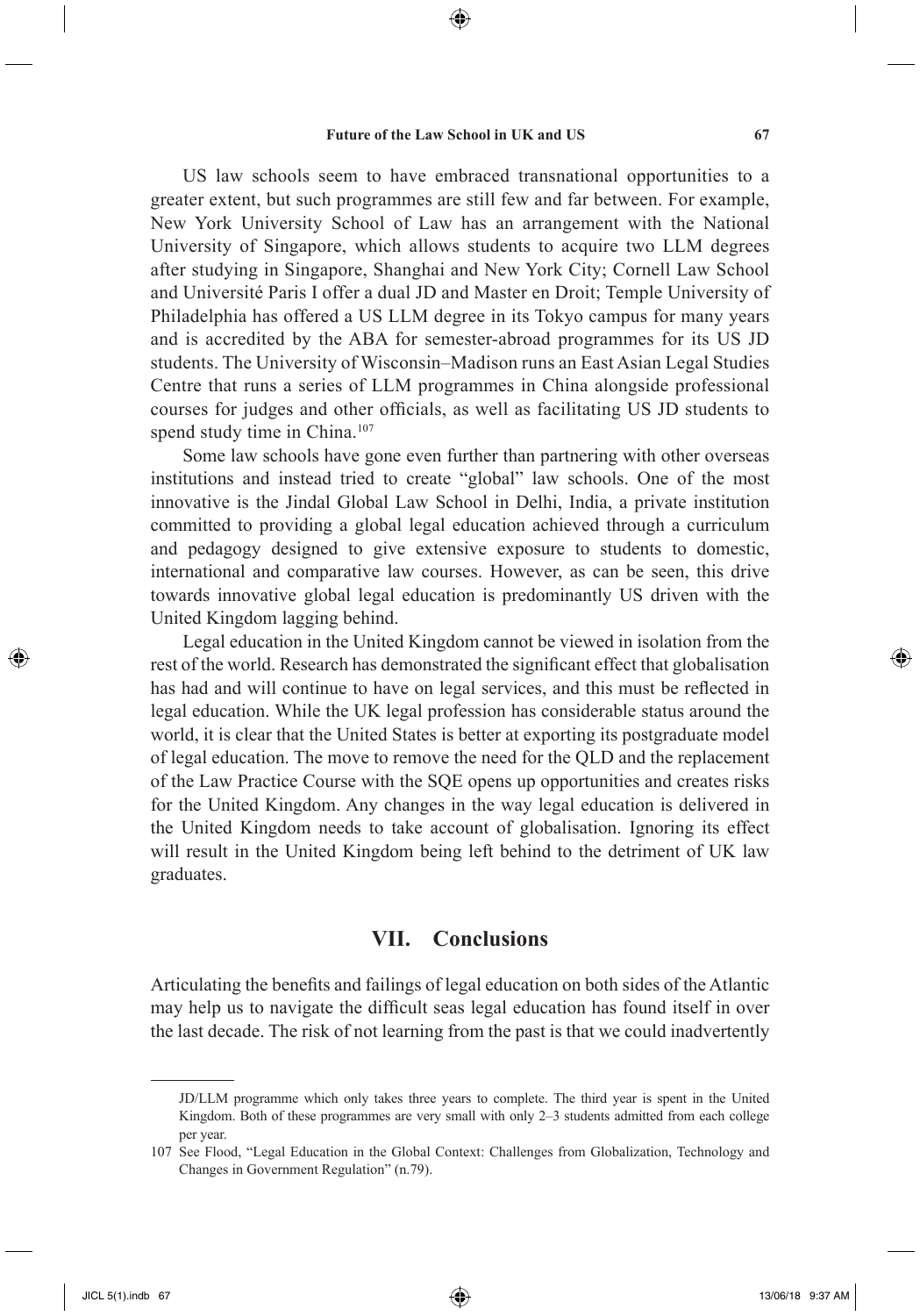⊕

travel backwards. Consider these comments on UK legal education made by Glower in 1950:

"… The universities have partly followed the professional bodies and partly reacted from them. If the universities say 'The professional bodies are so severely practical that to get a balance we must continue to be theoretical', the professional bodies say 'The universities are so woolly and wide of the mark that we must insist on something useful'. Between the two the law student has fared none too well...."<sup>108</sup>

Are we at risk of repeating the same cycle in the United Kingdom 68 years later? Introducing the most radical changes to legal education in recent times presents dilemmas and opportunities. There is momentum for change as we move away from the prescriptive nature of the QLD in the United Kingdom, and in both the United States and United Kingdom, law schools have grasped on to opportunities to integrate clinic- and other skills-based learning opportunities into their curriculum.109 However, there are risks.

As legal education is pushed to forge greater ties with the legal profession and produce graduates who are ready on "day one", we put at risk the very best that a liberal legal education can provide, particularly if we want our students to be critical thinkers rather than rote learners. The difficulties of the last decade have caused both UK and US law schools (but particularly the United Kingdom) to become too colloquial, out of touch with the demands of transnational practice. However, creating global links with opportunities for students to expand their jurisdictional horizons and engage with global problems cannot be regulator driven. The move to outcome-focused regulation should create a more liberalised environment for law schools to innovate and create more dynamic programmes. Law schools in the United Kingdom must do this if they are to ensure the currency of a UK LLB in the years to come.

In order to fully address the requirements of the law benchmark statement which requires students to gain a "knowledge and understanding of theories, concepts, values, principles and rules … within an institutional, social, national and global context", law schools must think beyond their jurisdictional borders to provide this "global context". Many students are currently graduating with very little understanding of the demands of transnational practice, and this places them at a disadvantage in the global market. Internationalising the law curriculum has a number of benefits. Not only it can help students to learn to deal with legal issues that cross boundaries but also it can be a forum for exploring the nature of legal uncertainly. International issues are often the perfect place to consider broad

⊕

<sup>108</sup> Lawrence Gower, "English Legal Training" (1950) 13 Modern Law Review 137, 155.

<sup>109</sup> Not everybody agrees with these sentiments. For example, Sanders argues that "academic education is supposed to challenge the *status quo*, not simply equip students with the skills to leech off it".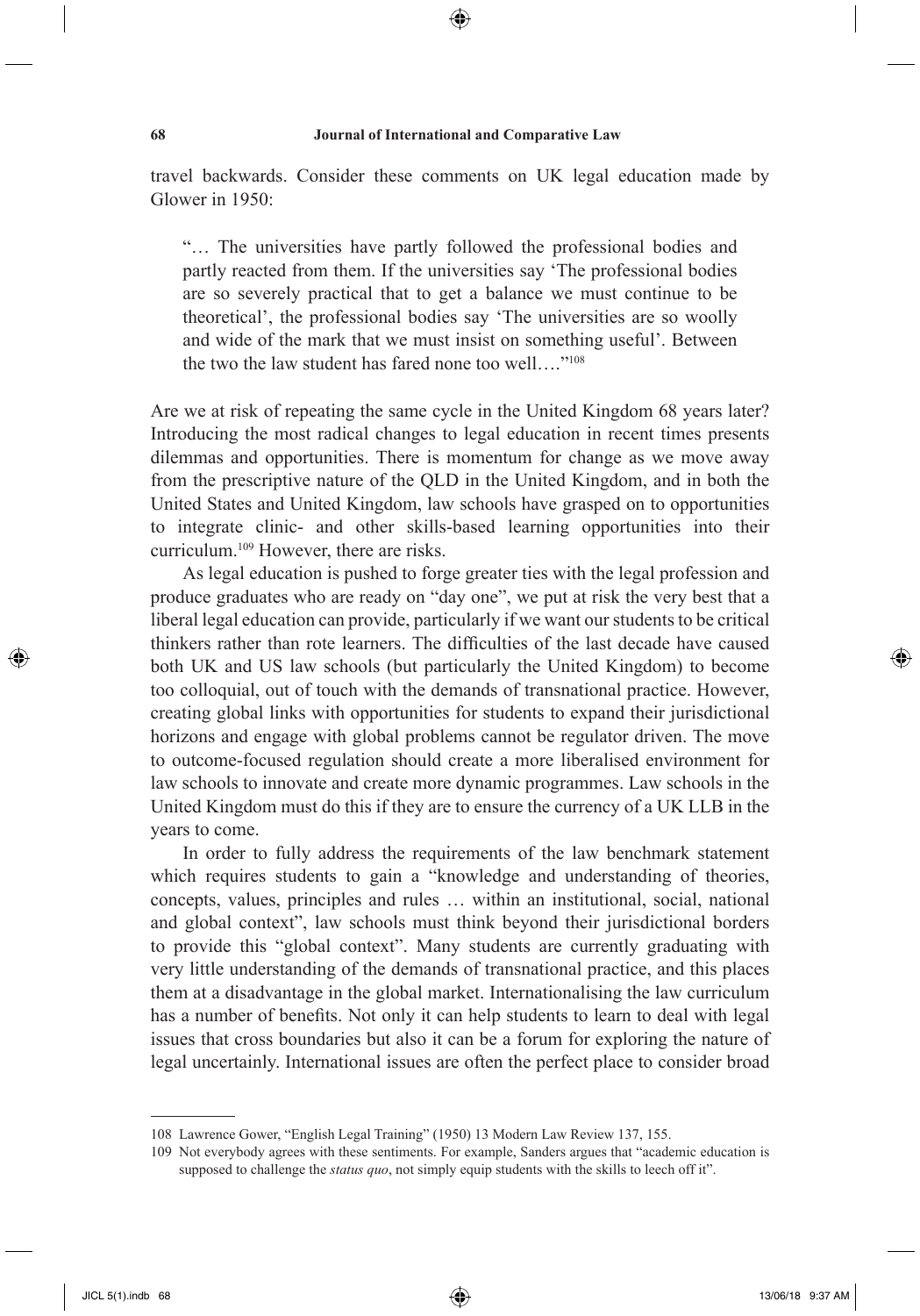sociolegal questions such as what we mean by the terms "law" and "justice" and whether these concepts can have a universal definition.

This article has sought to set out comparatively the future direction of law schools in both the United Kingdom and United States. While we have demonstrated that law schools in both countries have experienced a troubled decade with many challenges concomitant to the economic downturn, each jurisdiction has its own nuisances and complexities. However, both have a window of opportunity to embrace change and make sure the academy is leading the way forward, ensuring its voice is heard alongside the profession. This includes embracing collaborative opportunities which allow students to have a global experience.

⊕

◈